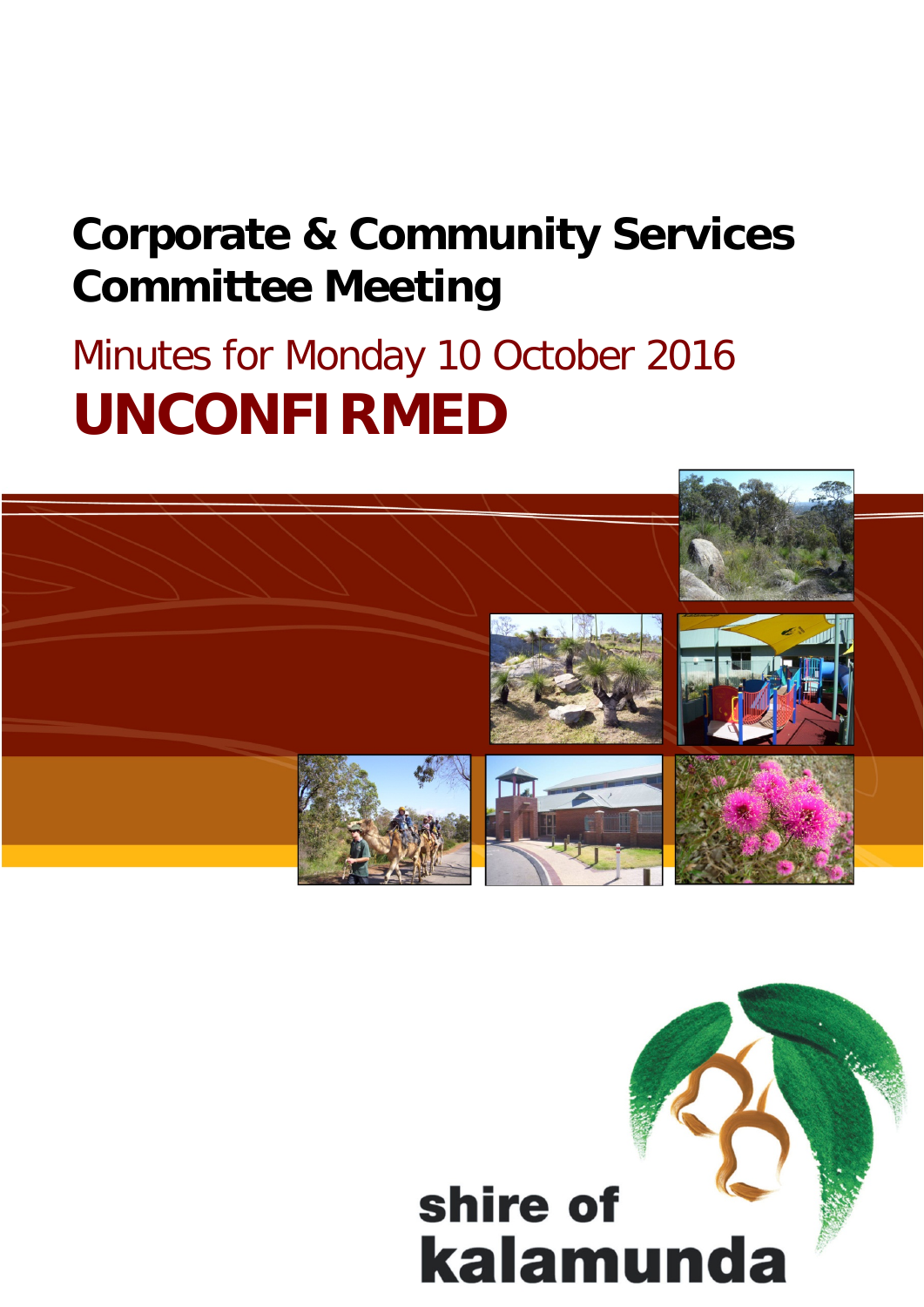#### **INDEX**

| 1.0  |            |                                                                                                                                                               |  |
|------|------------|---------------------------------------------------------------------------------------------------------------------------------------------------------------|--|
| 2.0  |            | ATTENDANCE, APOLOGIES AND LEAVE OF ABSENCE PREVIOUSLY APPROVED 3                                                                                              |  |
| 3.0  |            |                                                                                                                                                               |  |
| 4.0  |            |                                                                                                                                                               |  |
| 5.0  |            |                                                                                                                                                               |  |
| 6.0  |            | ANNOUNCEMENTS BY THE PRESIDING MEMBER WITHOUT DISCUSSION 4                                                                                                    |  |
| 7.0  |            |                                                                                                                                                               |  |
| 8.0  |            |                                                                                                                                                               |  |
| 9.0  |            |                                                                                                                                                               |  |
|      | 36.<br>37. | APPOINTMENT OF A COMMUNITY REPRESENTATIVE AND DEPUTY COMMUNITY REPRESENTATIVE<br>TERMS OF REFERENCE AND APPOINTMENT OF COMMUNITY REPRESENTATIVES TO HARTFIELD |  |
|      | 38.        |                                                                                                                                                               |  |
|      | 39.        |                                                                                                                                                               |  |
|      | 40.<br>41. |                                                                                                                                                               |  |
| 10.0 |            |                                                                                                                                                               |  |
| 11.0 |            |                                                                                                                                                               |  |
| 12.0 |            | QUESTIONS BY MEMBERS OF WHICH DUE NOTICE HAS BEEN GIVEN  37                                                                                                   |  |
| 13.0 |            | URGENT BUSINESS APPROVED BY THE PRESIDING MEMBER OR BY DECISION 37                                                                                            |  |
| 14.0 |            |                                                                                                                                                               |  |
| 15.0 |            |                                                                                                                                                               |  |
| 16.0 |            |                                                                                                                                                               |  |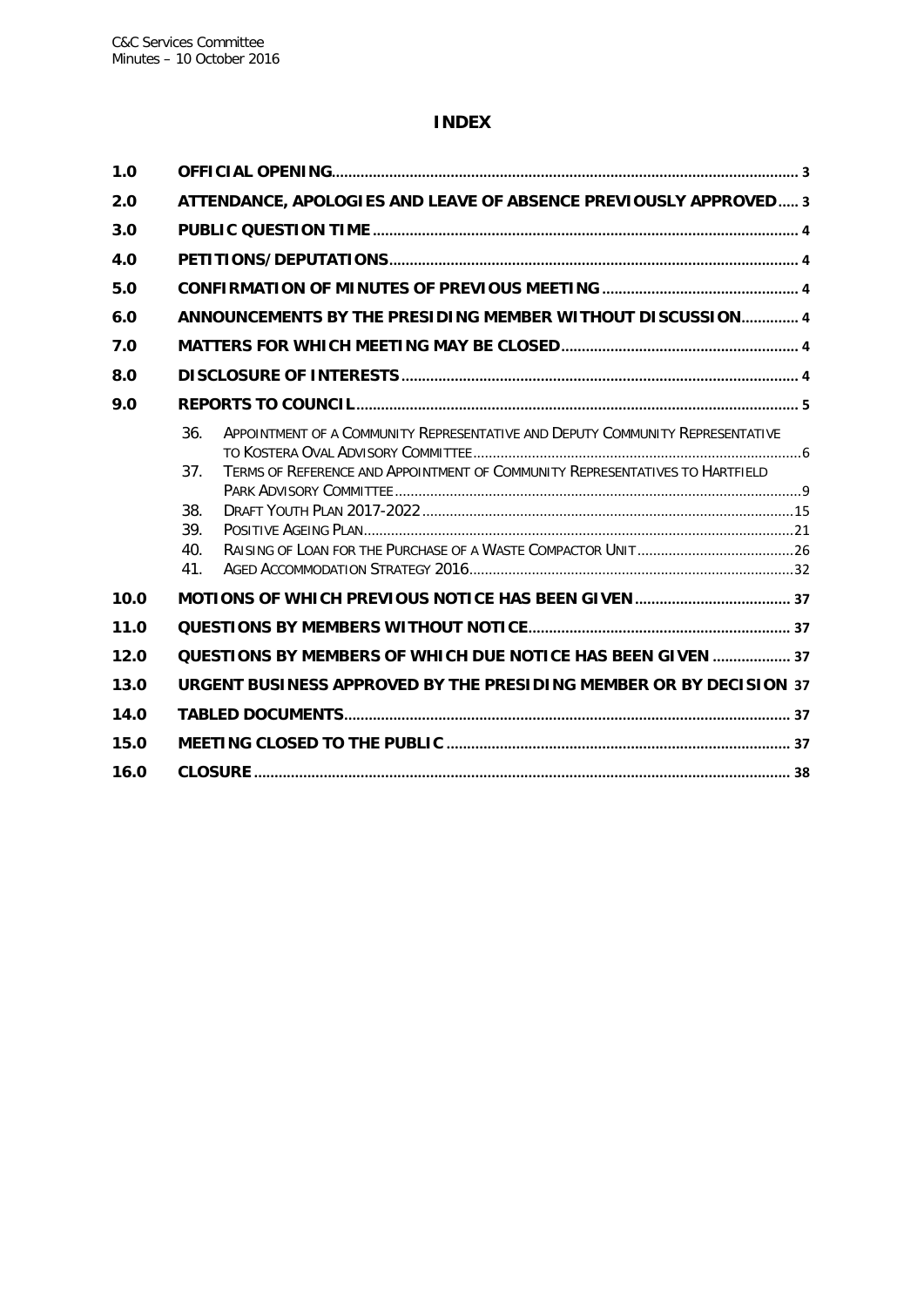#### **MINUTES**

#### <span id="page-2-0"></span>**1.0 OFFICIAL OPENING**

The Presiding Member opened the meeting at 6.02pm, and welcomed Councillors, Staff and Members of the Public Gallery.

#### <span id="page-2-1"></span>**2.0 ATTENDANCE, APOLOGIES AND LEAVE OF ABSENCE PREVIOUSLY APPROVED**

#### 2.1 **Attendance**

#### **Councillors**

| Andrew Waddell JP | (Shire President) North West Ward  |
|-------------------|------------------------------------|
| Sara Lohmeyer     | North West Ward                    |
| Dylan O'Connor    | North West Ward                    |
| Sue Bilich        | North Ward                         |
| Tracy Destree     | North Ward                         |
| Michael Fernie    | South East Ward                    |
| John Giardina     | South East Ward                    |
| Geoff Stallard    | South East Ward                    |
| Allan Morton      | South West Ward                    |
| Brooke O'Donnell  | South West Ward                    |
| Noreen Townsend   | (Presiding Member) South West Ward |
|                   |                                    |

#### **Members of Staff**

| Rhonda Hardy              | <b>Chief Executive Officer</b>                |
|---------------------------|-----------------------------------------------|
| Natalie Martin Goode      | <b>Director Development Services</b>          |
| Rob Korenhof              | A/Director Asset Services                     |
| Gary Ticehurst            | <b>Director Corporate Services</b>            |
| Darrell Forrest           | Manager Governance, Strategy & Legal Services |
| <b>Andrew Fowler-Tutt</b> | <b>Manager Approval Services</b>              |
| Peter Varelis             | Manager Strategic Planning                    |
| Carrie Parsons            | Manager Customer & Public Relations           |
| Nicole O'Neill            | <b>Public Relations Coordinator</b>           |
| Sara Slavin               | <b>Council Support Officer</b>                |
|                           |                                               |

## **Members of the Public** 4

**Members of the Press** Nil

## 2.2 **Apologies**

**Councillors** Simon Di Rosso North Ward

**Members of Staff**

Dennis Blair Director Asset Services

## 2.3 **Leave of Absence Previously Approved Nill**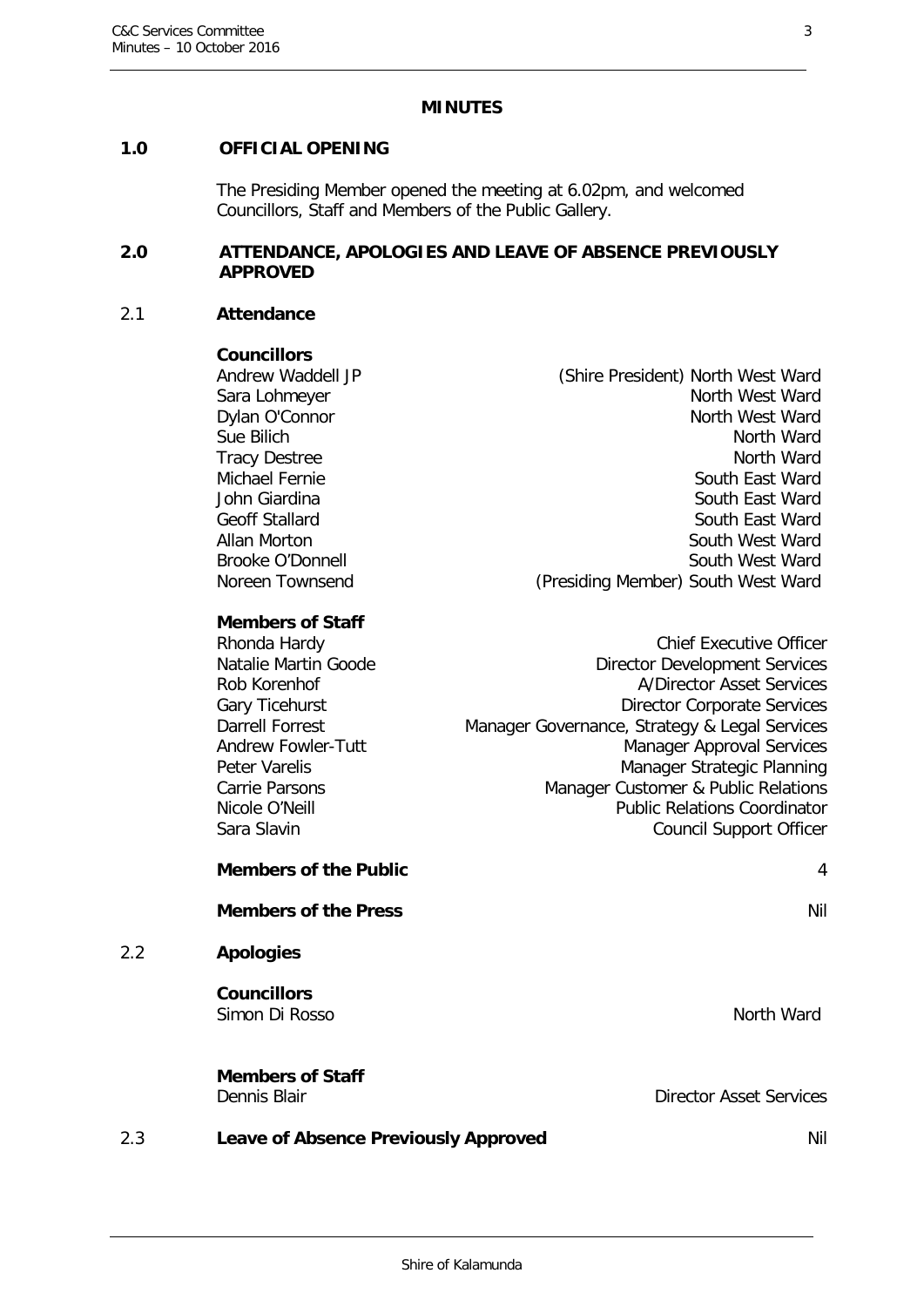#### <span id="page-3-0"></span>**3.0 PUBLIC QUESTION TIME**

A period of not less than 15 minutes is provided to allow questions from the gallery on matters relating to the functions of this Committee. For the purposes of Minuting, these questions and answers are summarised.

3.1 Nil.

#### <span id="page-3-1"></span>**4.0 PETITIONS/DEPUTATIONS**

Nil.

#### <span id="page-3-2"></span>**5.0 CONFIRMATION OF MINUTES OF PREVIOUS MEETING**

5.1 That the Minutes of the Corporate & Community Services Committee Meeting held on 12 September 2016, as published and circulated, are confirmed as a true and accurate record of the proceedings.

Moved: **Cr Brooke O'Donnell**

Seconded: **Cr Geoff Stallard**

Vote: **CARRIED UNANIMOUSLY (11/0)**

- <span id="page-3-3"></span>**6.0 ANNOUNCEMENTS BY THE PRESIDING MEMBER WITHOUT DISCUSSION**
- 6.1 Nil.
- <span id="page-3-4"></span>**7.0 MATTERS FOR WHICH MEETING MAY BE CLOSED**
- 7.1 Nil.

#### <span id="page-3-5"></span>**8.0 DISCLOSURE OF INTERESTS**

#### 8.1 **Disclosure of Financial and Proximity Interests**

- a. Members must disclose the nature of their interest in matters to be discussed at the meeting. (Section 5.65 of the Local Government Act 1995.)
- b. Employees must disclose the nature of their interest in reports or advice when giving the report or advice to the meeting. (Section 5.70 of the Local Government Act 1995.)
- 8.1.1 Nil.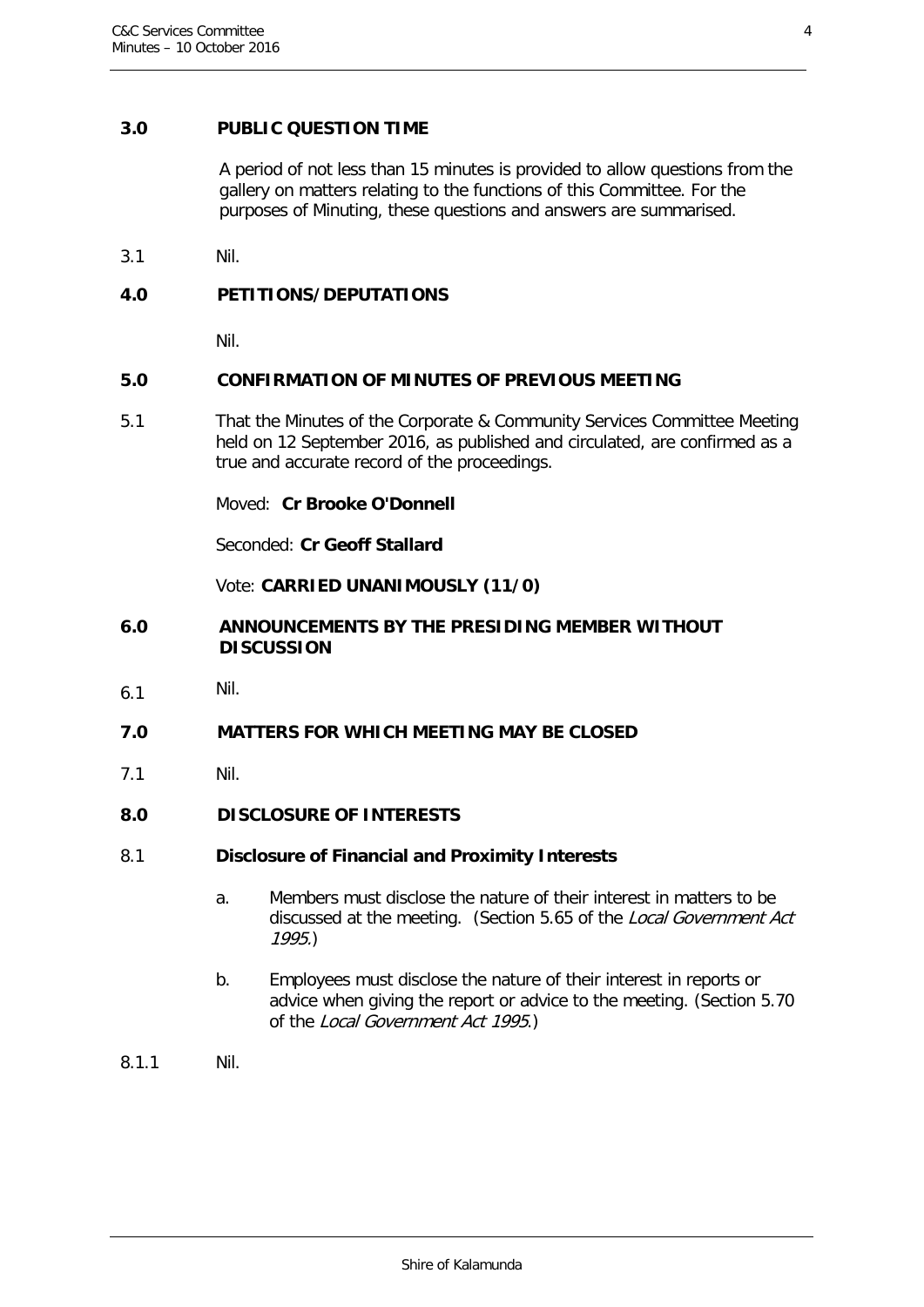## 8.2 **Disclosure of Interest Affecting Impartiality**

- a. Members and staff must disclose their interest in matters to be discussed at the meeting in respect of which the member or employee had given or will give advice.
- 8.2.1 Nil.

#### <span id="page-4-0"></span>**9.0 REPORTS TO COUNCIL**

Please Note: declaration of financial/conflict of interests to be recorded prior to dealing with each item.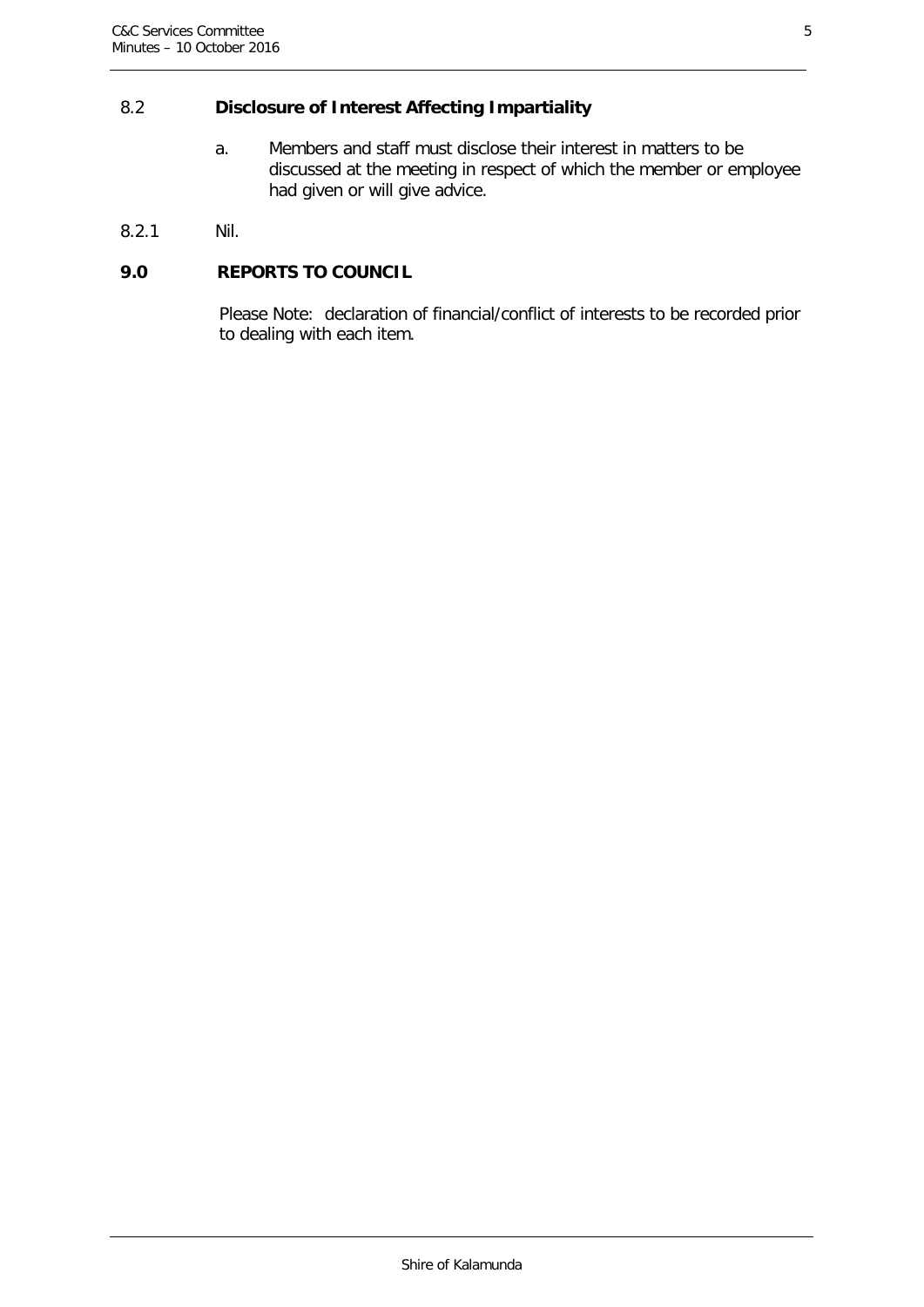**Declaration of financial / conflict of interests to be recorded prior to dealing with each item.**

#### <span id="page-5-0"></span>**36. Appointment of a Community Representative and Deputy Community Representative to Kostera Oval Advisory Committee**

| Previous Items      | N/A                                     |
|---------------------|-----------------------------------------|
| Responsible Officer | Director Corporate & Community Services |
| Service Area        | <b>Community Development</b>            |
| File Reference      |                                         |
| Applicant           | N/A                                     |
| Owner               |                                         |

#### **PURPOSE**

1. To consider the appointment of a Community Representative and a Deputy Community Representative to the Kostera Oval Advisory Committee (KOAC).

#### **BACKGROUND**

- 2. The Committee of Kalamunda Cricket Club recently requested a change to their currently nominated member on the KOAC.
- 3. KCC further requested to nominate a Deputy Representative to the KOAC.
- 4. As such, Council is requested to consider the nomination of;
	- David Armstrong of the Kalamunda Cricket Club (KCC) as the Community Representative for KCC on the KOAC.
	- Lynda Rendell of the Kalamunda Cricket Club (KCC) as a Deputy member for KCC on the KOAC

#### **DETAILS**

- 5. As per the Terms of Reference for this Committee;
	- Membership shall include one representative from each user group of the facility or other interested people.
	- Deputising members can also be appointed to represent the user groups when the appointed member is unable to attend.
- 6. These nominations are for a Community representative and a Deputising member.
- 7. The nomination of David Armstrong (KCC), would provide the Club with continued representation on the Committee.
- 8. The nomination of Lynda Rendell (KCC), would provide the Club with continued representation on the Committee should the nominated member be unable to attend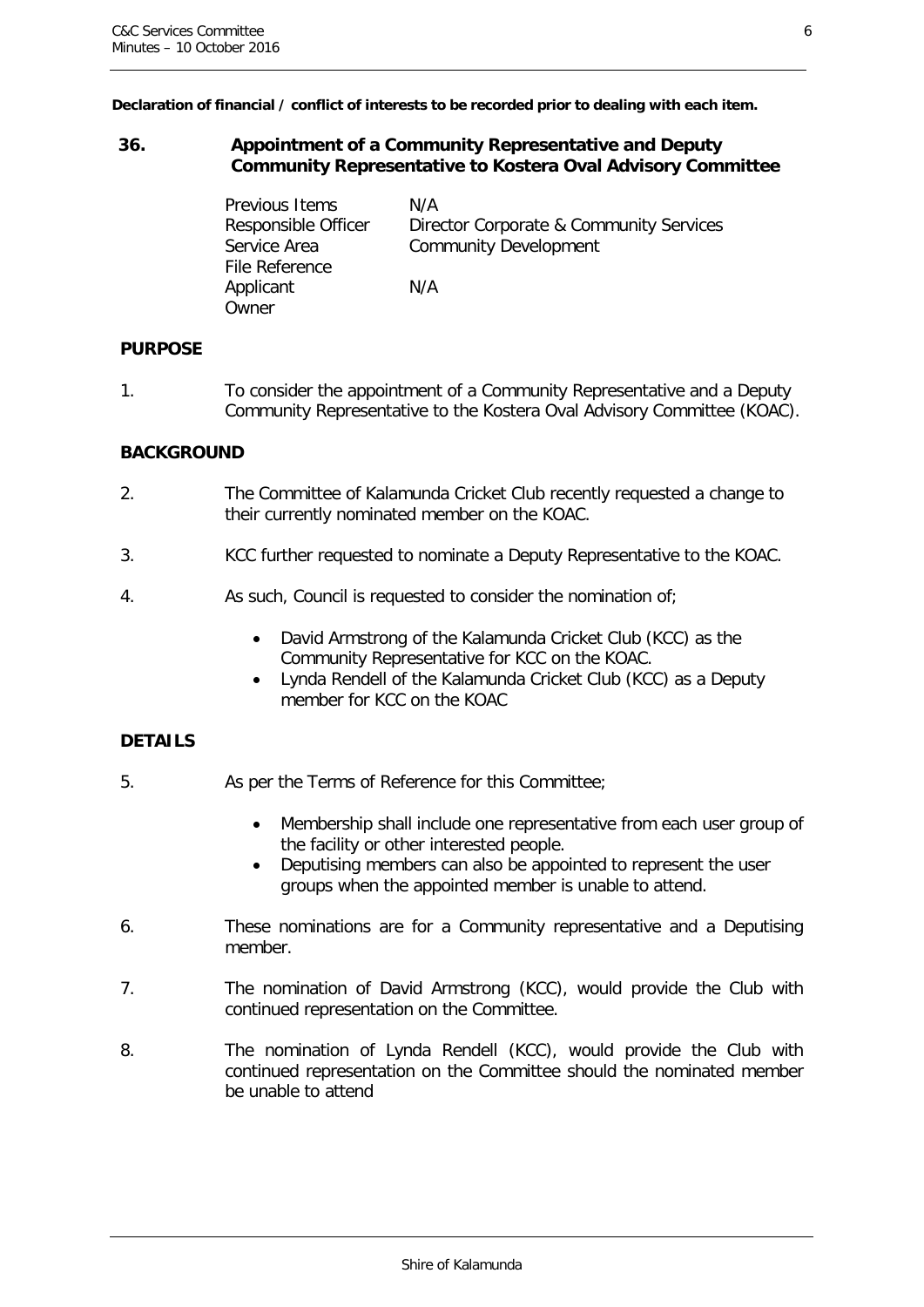#### **STATUTORY AND LEGAL CONSIDERATIONS**

9. Section 5.11 (2)(d) of the Local Government Act 1995 – Tenure of Committee Membership.

#### **POLICY CONSIDERATIONS**

10. Nil.

#### **COMMUNITY ENGAGEMENT REQUIREMENTS**

11. Kalamunda Cricket Club requested the change to the nominated member and also the nomination of a Deputy Representative through an email received by Shire Officers.

#### **FINANCIAL CONSIDERATION**

12. Nil.

## **STRATEGIC COMMUNITY PLAN**

#### **Strategic Planning Alignment**

13. Kalamunda Advancing: Strategic Community Plan to 2023

Strategy 1.8.1 Provide leadership and assistance to local community groups and organisations.

#### **SUSTAINABILITY**

#### **Social Implications**

14. Community representation on Shire Management and Advisory Committees is integral to ensuring sound relationships are maintained between Shire operations and facility users.

#### **Economic Implications**

15. Nil.

#### **Environmental Implications**

16. Nil.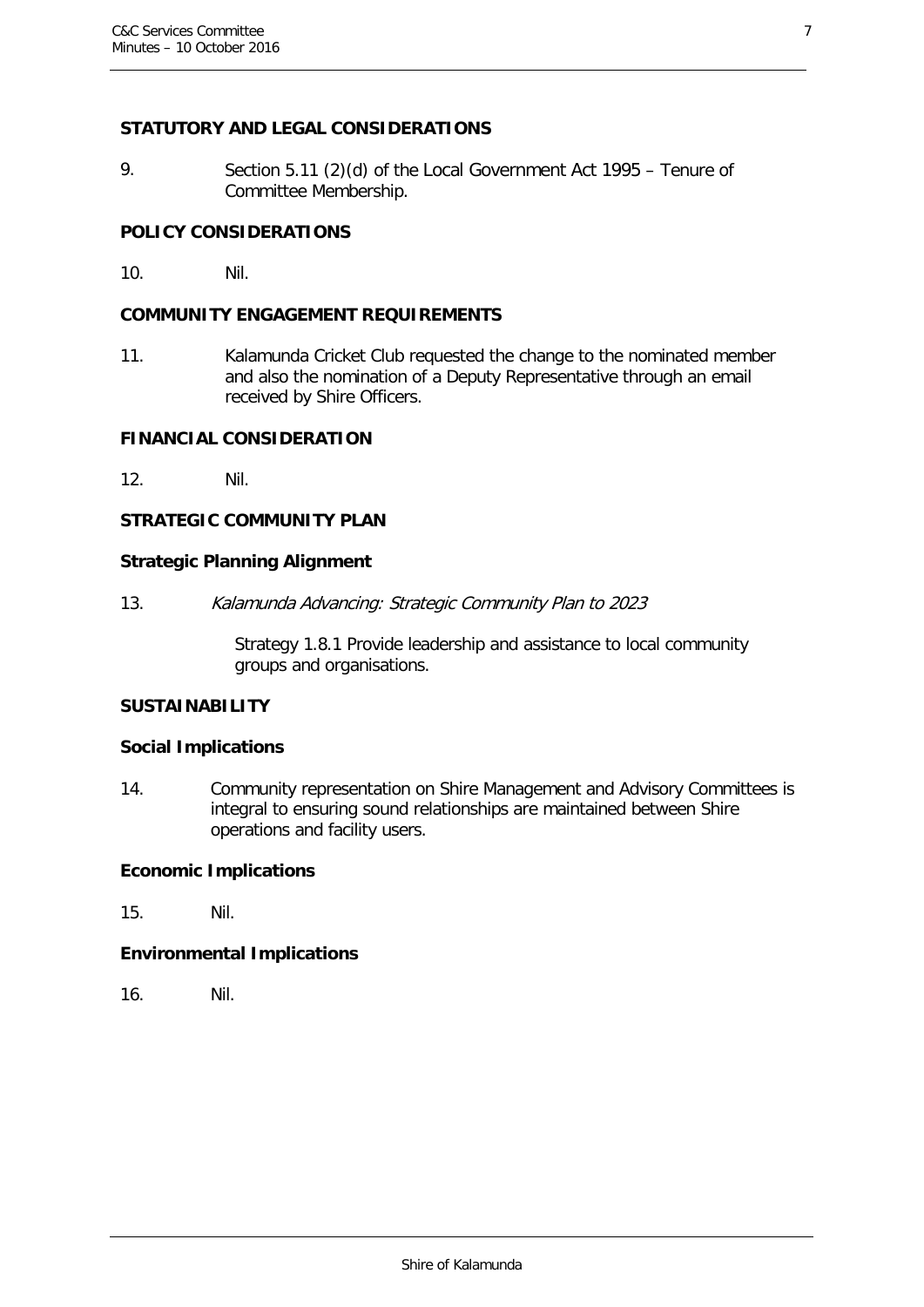#### **RISK MANAGEMENT CONSIDERATIONS**

| 17. | <b>Risk</b>                                                                                         | Likelihood | Consequence | Rating | <b>Action/Strategy</b>                                                                                  |
|-----|-----------------------------------------------------------------------------------------------------|------------|-------------|--------|---------------------------------------------------------------------------------------------------------|
|     | All users<br>groups do not<br>have<br>representatives<br>appointed to<br>the Advisory<br>Committee. | Unlikely   | Minor       | Low    | <b>Ensure that Council</b><br>understands the<br>need for each user<br>group to have<br>representation. |
|     | That<br>Committee<br>meeting<br>quorums are<br>not being<br>achieved.                               | Unlikely   | Minor       | Low    | The appointment of<br>deputy members<br>reduces the<br>likelihood of<br>quorums not being<br>achieved.  |

#### **OFFICER COMMENT**

18. Officers support both of the nominees for appointment to the KOAC as the representatives of the KCC.

#### **Voting Requirements: Absolute Majority**

#### **COMMITTEE RECOMMENDATION TO COUNCIL (C&C 36/2016)**

That Council:

- 1. Appoints the following nominees to the Kostera Oval Advisory Committee to represent Kalamunda Cricket Club:-
	- Mr David Armstrong, as a member, and
	- Ms Lynda Rendell, as a Deputy member.

Moved: **Cr John Giardina**

Seconded: **Cr Sue Bilich**

#### Vote: **CARRIED UNANIMOUSLY / ABSOLUTE MAJORITY (11/0)**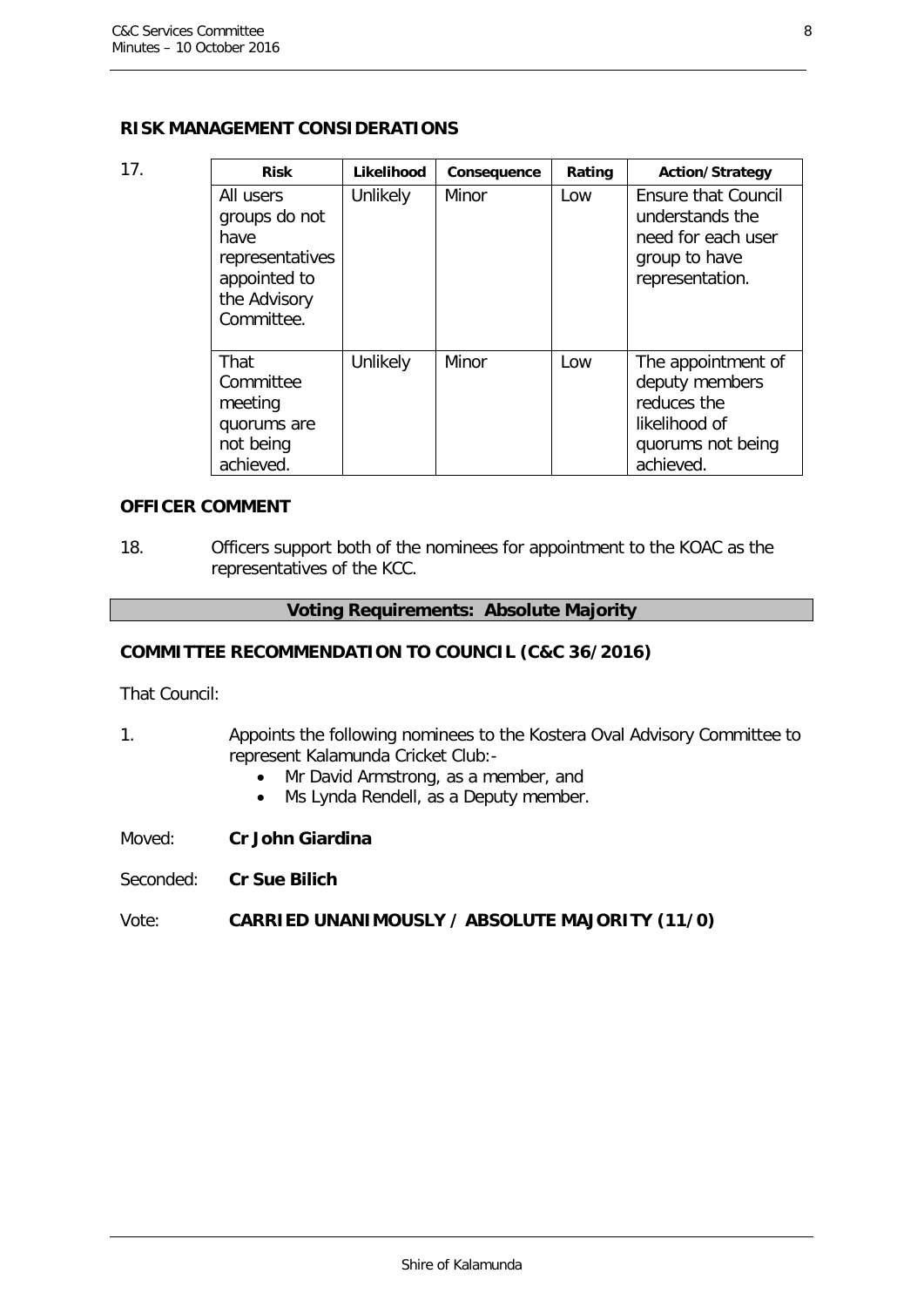**Declaration of financial / conflict of interests to be recorded prior to dealing with each item.**

#### <span id="page-8-0"></span>**37. Terms of Reference and Appointment of Community Representatives to Hartfield Park Advisory Committee**

| Previous Items      | OCM 139/2015                                 |
|---------------------|----------------------------------------------|
| Responsible Officer | Director Corporate & Community Services      |
| Service Area        | <b>Community Development</b>                 |
| File Reference      | N/A                                          |
| Applicant           | N/A                                          |
| Owner               | N/A                                          |
| Attachment 1        | Terms of Reference - Hartfield Park Advisory |
|                     | Committee                                    |

#### **PURPOSE**

To consider

- amending the Terms of Reference for the Hartfield Park Advisory Committee (HPAC);
- the appointment of a community representative to HPAC; and
- the appointment of a Deputy Community representative to HPAC.

#### **BACKGROUND**

- 1. Following the Ordinary Elections held on 17 October 2015, Council members and community member representatives were appointed to the following Management and Advisory Committees:
	- Ray Owen Sports Centre Management Committee (ROSCMC)
	- Kostera Oval Advisory Committee (KOAC)
	- Hartfield Park Advisory Committee (HPAC)
	- Scott Reserve Advisory Committee (SRAC)
- 2. The HPAC Terms of Reference provide for a total membership of ten committee members. Upon review of the Terms of Reference, this number does not the match the current practice of one representative from each user group plus the Council representative.
- 3. Following the resignation of the Forrestfield Little Athletics Committee (FLAC) representative in May 2016, FLAC do not currently have a representative on the Committee. As such, Council is requested to consider the nomination of Brett Myles, President of the FLAC, as a member of the HPAC.
- 4. FLAC requested to nominate a Deputy Representative to ensure that the group always have representation at HPAC meetings. As such, Council is requested to consider the nomination of Marcia Pringle, Vice President FLAC, as a Deputy member for FLAC on the HPAC.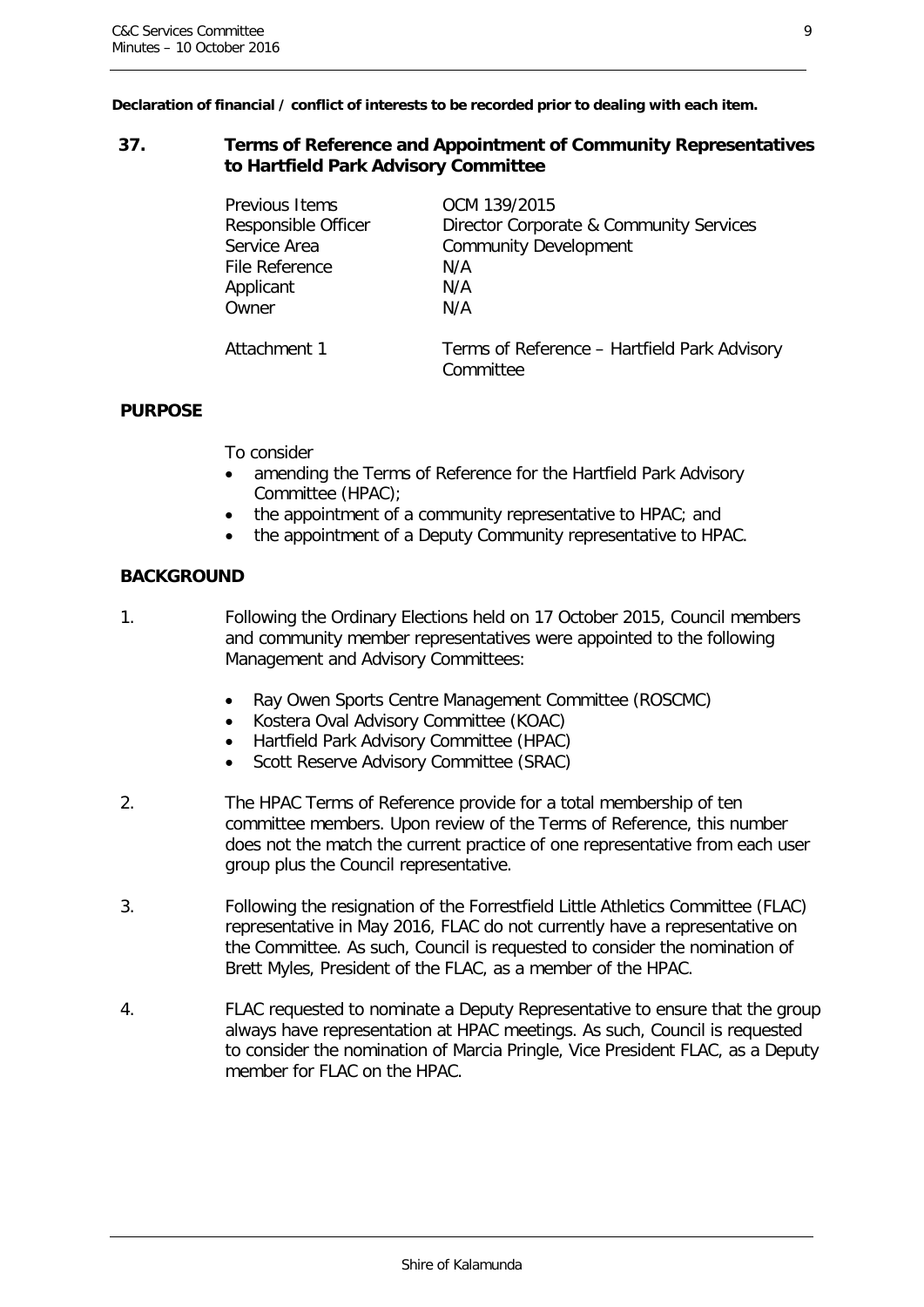## **DETAILS**

- 5. It is proposed at point 4.1 of the HPAC Terms of Reference, to increase the number of members from ten to eleven, thereby incorporating all nominated user groups and the appointed Council Delegate into the total membership numbers.
- 6. The nomination received from Brett Myles, President of the FLAC, would provide the Club with representation on the Committee.
- 7. The nomination received from Marcia Pringle FLAC, would provide the Club with a deputy representative on the Committee should the nominated member be unable to attend

#### **STATUTORY AND LEGAL CONSIDERATIONS**

8. Sections 5.8, 5.9 and 5.10 of the Local Government Act 1995. Section 5.11 (2)(d) of the Local Government Act 1995 – Tenure of Committee Membership.

#### **POLICY CONSIDERATIONS**

9. Nil.

#### **COMMUNITY ENGAGEMENT REQUIREMENTS**

10. Nil.

#### **FINANCIAL CONSIDERATIONS**

11. Nil.

#### **STRATEGIC COMMUNITY PLAN**

#### **Strategic Planning Alignment**

12. Kalamunda Advancing: Strategic Community Plan to 2023

Strategy 6.3.3 – Regularly review the organisation's structure, policies and procedures in response to changing circumstances.

#### **SUSTAINABILITY**

#### **Social Implications**

13. Nil.

#### **Economic Implications**

14. Nil.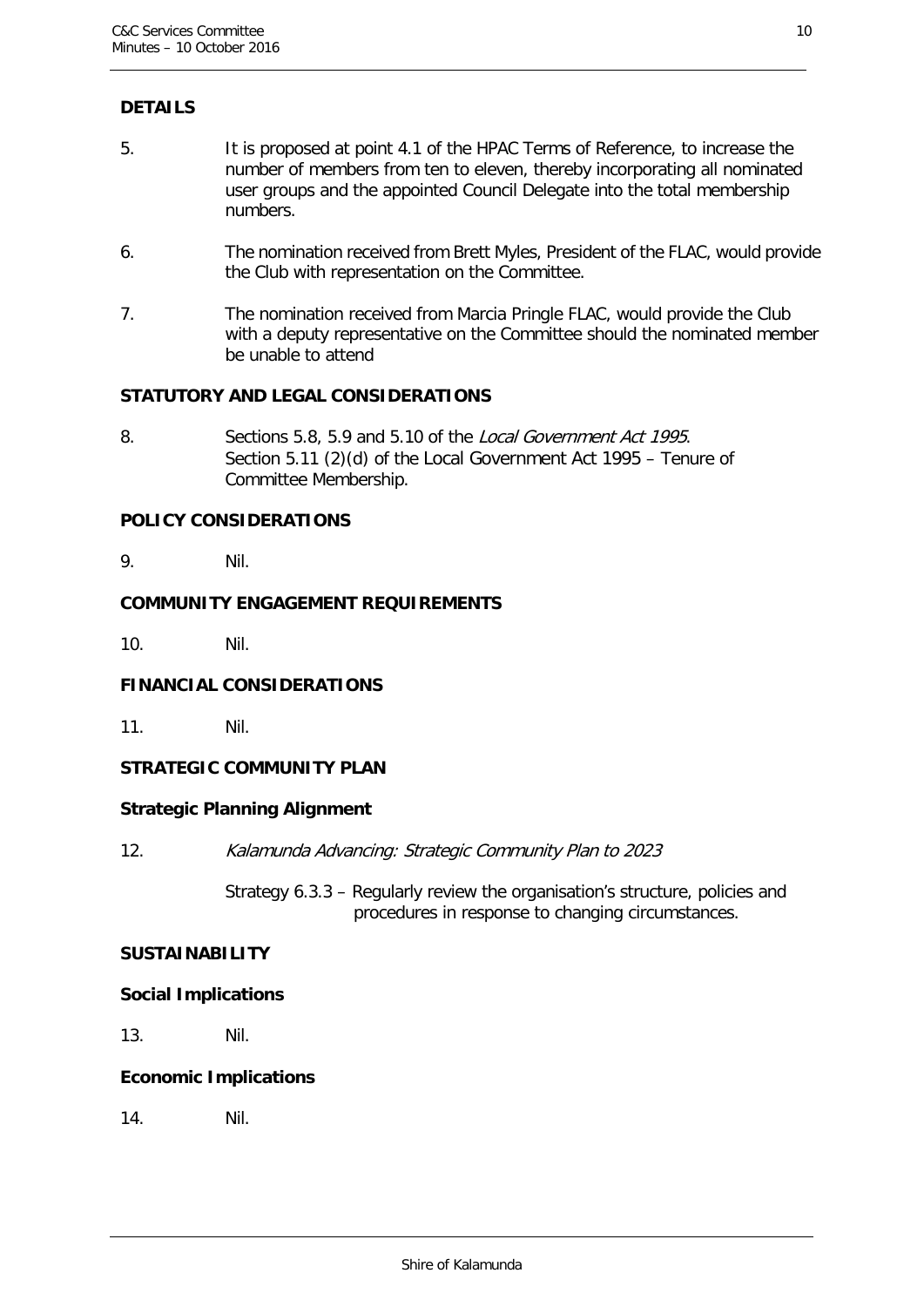#### **Environmental Implications**

#### 15. Nil.

#### **RISK MANAGEMENT CONSIDERATIONS**

| 16. | <b>Risk</b>                                                                    | Likelihood | Consequence | Rating | <b>Action/Strategy</b>                                                                                 |
|-----|--------------------------------------------------------------------------------|------------|-------------|--------|--------------------------------------------------------------------------------------------------------|
|     | That the<br>Committee<br>has<br>inadequate<br>representation<br>from the Clubs | Unlikely   | Minor       | Low    | The appointment of<br>members and deputy<br>members enables<br>the Committee to<br>operate effectively |
|     | That the<br>Committee<br>does not<br>operate<br>effectively                    | Unlikely   | Minor       | Low    | The Committee has<br>up to date Terms of<br>Reference and<br>Governance<br>arrangements.               |

#### **OFFICER COMMENT**

- 15. Officers support the change to the Terms of Reference for the HPAC and the proposed increase in membership from ten to eleven.
- 16. Officers support the nominations of Mr Brett Myles to the HPAC as a representative of FLAC and Mrs Marcia Pringle as the Deputy Representative for FLAC on the HPAC.

#### **Voting Requirements: Absolute Majority**

#### **COMMITTEE RECOMMENDATION TO COUNCIL (C&C 37/2016)**

That Council:

- 1. Pursuant to section 5.8 of the Local Government Act 1995, approves amendments to Clause 4.1 of the Terms of Reference for the Hartfield Park Advisory Committee to read:
	- 4.1 A total membership of up to eleven (11) members all of whom shall be appointed by Council. The term of appointment shall be up to two years; however, retiring members are eligible for re-nomination.
- 2. Appoints the following nominees to the Hartfield Park Advisory Committee to represent Forrestfield Little Athletics Club:-
	- Mr Brett Myles, as a member, and
	- Mrs Marcia Pringle, as a Deputy member.

Moved: **Cr Brooke O'Donnell**

#### Seconded: **Cr Allan Morton**

Vote: **CARRIED UNANIMOUSLY / ABSOLUTE MAJORITY (11/0)**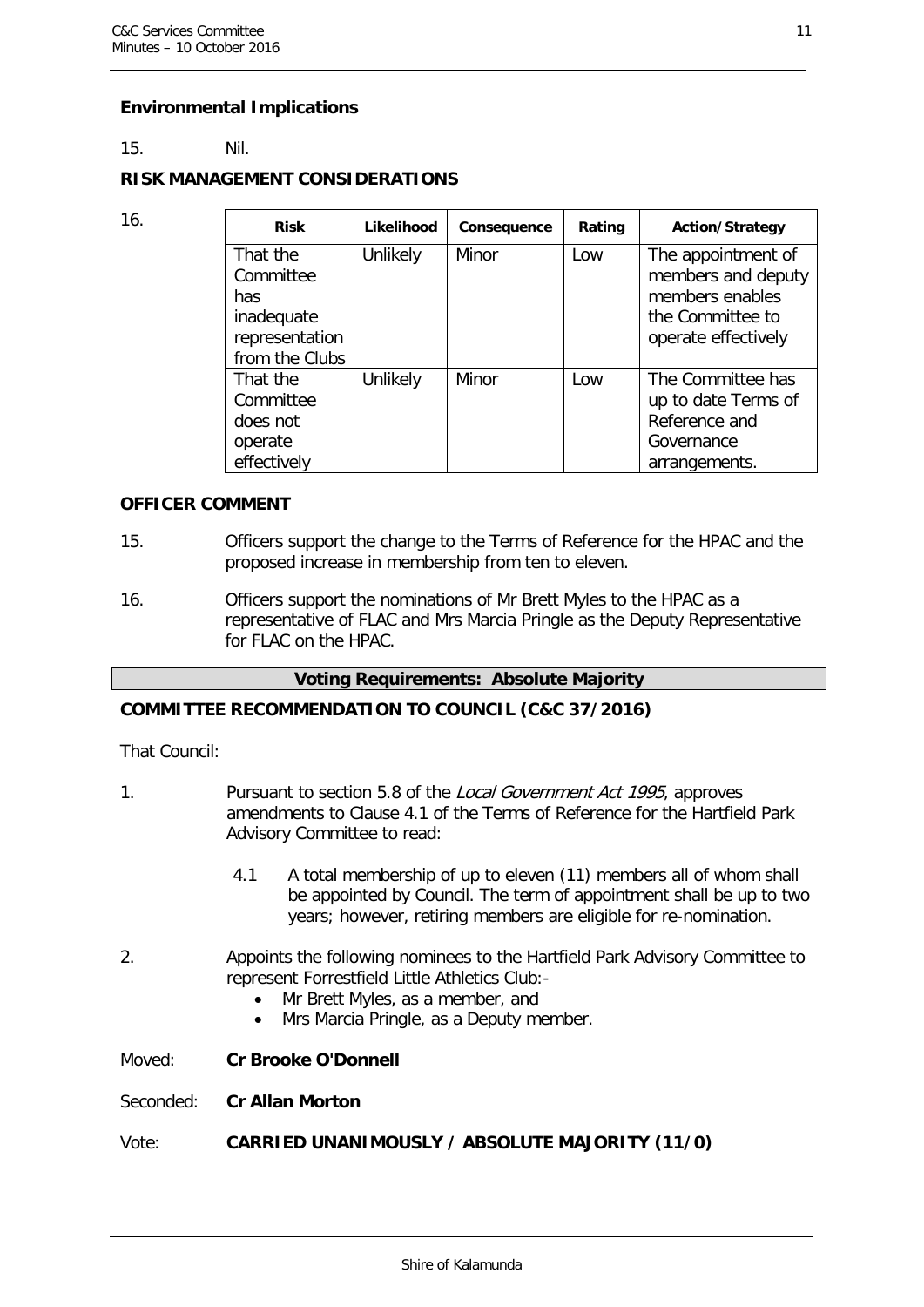**Attachment 1** Terms of Reference and Appointment of Community Representatives to Hartfield Park **Advisory Committee Terms of Reference - Hartfield Park Advisory Committee** 



#### **Hartfield Park Advisory Committee**

#### Terms of Reference - Updated OCM 24 Oct 2011, OCM Sept 2015

#### 1. **Name**

The name of the Committee shall be the Hartfield Park Advisory Committee.

#### 2. **Description of Property**

Reserve No 17098 known as Hartfield Park.

#### 3. **Objectives**

- $3.1$ To provide an opportunity for all people and residents who use the reserve to meet and communicate at regular intervals to discuss their common and particular interests in this community recreation facility.
- $3.2$ To develop community awareness of the potential and limitations of the grounds and facilities, the nature of the demands made upon them by user groups and an understanding of Council's local laws and policies relating to this facility.
- 33 To encourage a cooperative attitude among people who use the facilities so that the most effective use is obtained to the satisfaction of Council and the community. To encourage sharing of private equipment and increased social interaction among clubs.
- $3.4$ To advise Council, on any changes where appropriate on the allocation of playing grounds, training times and change rooms facilities on a seasonal basis.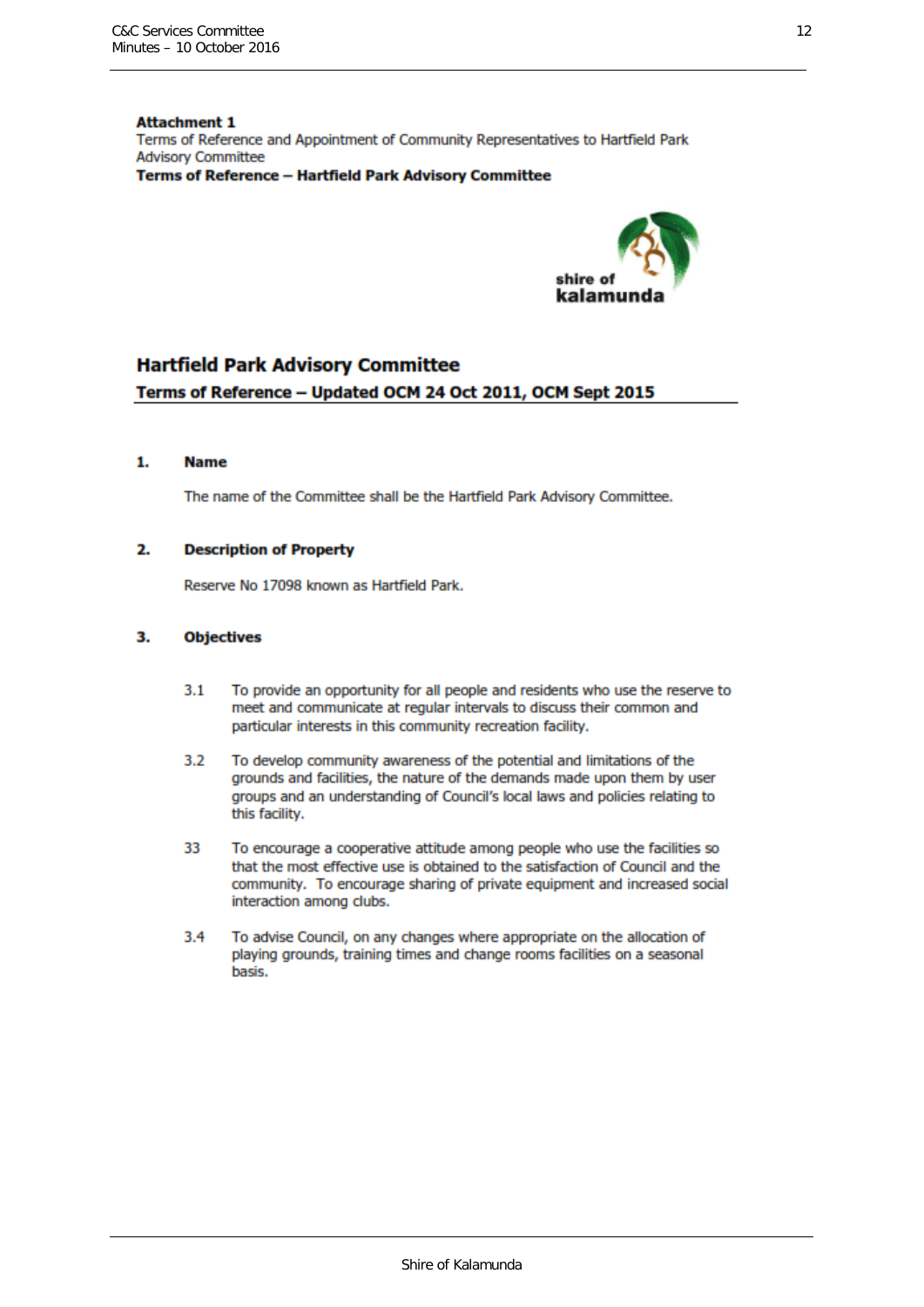- $3.5$ To provide quidance on future developments of the facility, inclusive of any improvements and extensions in line with changing community needs. Any such developments however, should first be approved by Council and subject to annual budget capacity.
- 3.6 To discourage misuse or vandalism of these facilities and to provide the Council with relevant information if such acts occur.

#### 4 **Membership**

- A total membership of up to ten (10) members, all of whom shall be  $4.1$ appointed by Council. The term of appointment shall be up to two years; however retiring members are eligible for re-nomination.
- $4.2$ Membership shall include one representative from each user group of the facility or other interested people.
- 4.3 In accordance with the Local Government Act 1995, a minimum of three (3) persons must be appointed to the Committee.
- 4.4 A Councillor shall be appointed to the Advisory Committee and is empowered to rule that any matter under consideration is to be referred, via the appropriate Committee, to Council for a decision.
- 4.5 The Advisory Committee may second individuals on sub-committees and working groups, but secondments cannot be made to the main Committee.
- 4.6 The appointment of any person who is absent without leave for more than three (3) consecutive meetings shall lapse and that person will need to seek Council reappointment to continue on the Committee for the duration of its term.
- 4.7 The Presiding Person and Deputy Presiding Person shall be appointed from the body of the Committee.

#### 5. **Meetings**

- The Committee shall meet at least four (4) times in any twelve (12) months.  $5.1$
- $5.2$ A quorum shall consist of at least one half of the appointed members being present.
- 5.3 An agenda and notice of meeting will be distributed by Council at least 7 days prior to each meeting.
- 5.4 It is important that agenda items along with any supporting papers are sent to the Secretary no later than 10 days prior to meeting. This allows time for members to consider the item and make an informed decision.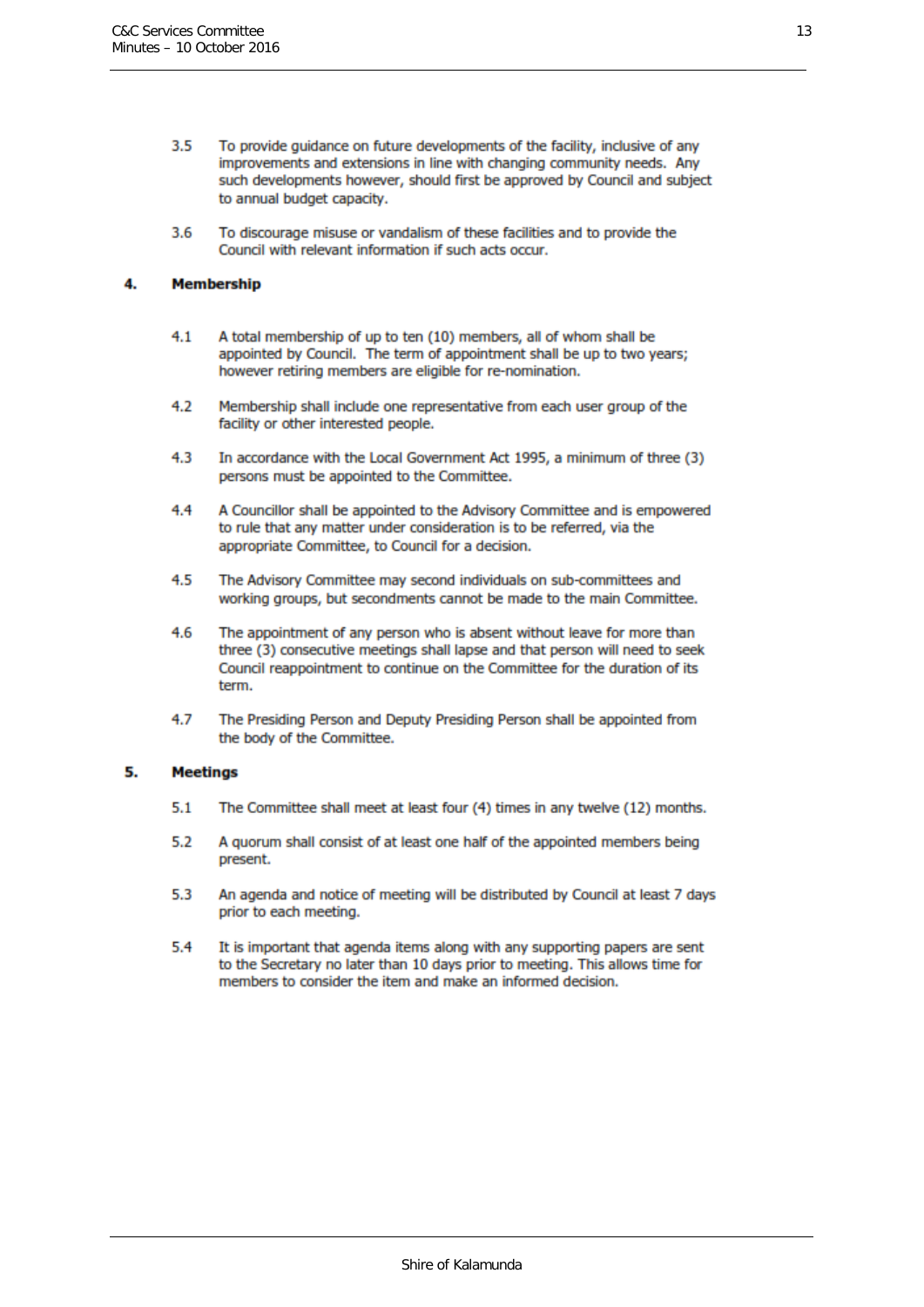- $5.5$ If there are no agenda items the Secretary in consultation with the Presiding Person will advise all members that the scheduled meeting is cancelled.
- Late Agenda/Business items may be accepted for consideration by the 5.6 committee.
- 5.7 Extraordinary meetings may be convened by the Committee Secretariat (Shire Officer) in accordance with Clause 5.3, following written requests from in excess of 50% of the current membership with voting rights.

#### 6. **Minutes**

- $6.1$ A Shire of Kalamunda staff member will act as Secretary for the Committee.
- $6.2$ The Secretary shall keep minutes of all business transacted at all meetings and shall forward a copy of these minutes to members within 10 days of each meeting.
- 6.3 The Minutes to be presented to Council as an Attachment to the appropriate Standing Committee Agenda, at the next round of Council meetings following the meeting of that Committee.

#### 7. **Voting**

 $7.1$ Each appointed member present shall have one (1) vote.

#### 8. **Relationship to Council**

 $8.1$ Matters arising from the minutes of the Committee's meetings deemed of significance and/or requiring Council decision will be presented to the General Services Committee.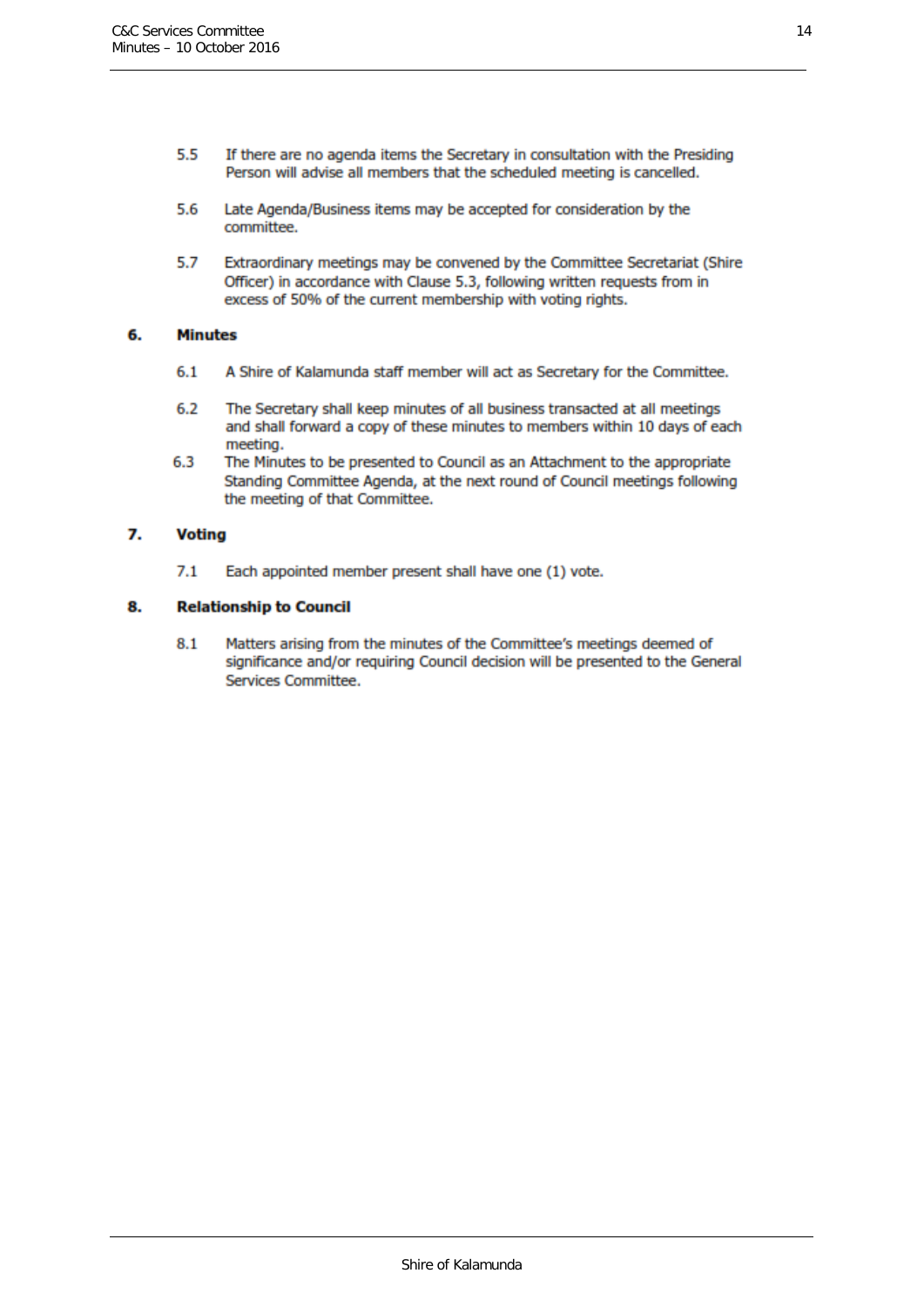**Declaration of financial / conflict of interests to be recorded prior to dealing with each item.**

#### <span id="page-14-0"></span>**38. Draft Youth Plan 2017-2022**

| <b>Previous Items</b><br>Responsible Officer<br>Service Area<br>File Reference<br>Applicant<br>Owner | N/A<br>Director Corporate & Community Services<br><b>Community Development</b><br>N/A |
|------------------------------------------------------------------------------------------------------|---------------------------------------------------------------------------------------|
| Attachment 1                                                                                         | Draft Youth Plan 2017-2022                                                            |

#### **PURPOSE**

1. To receive the Draft Youth Plan 2017-2022 for the purpose of seeking public comment.

#### **BACKGROUND**

- 2. The current Youth Consultation Plan (endorsed November 2011) expires at the end of 2016, with major achievements against targets as follows:
	- **Strategic Resourcing** four successful appointments of local students to the year-long Youth & Community Assistant position – one of whom is now in the relatively new role of Youth Officer
	- **Engagement/Entertainment** over 4,000 youth interactions every year through a program of: skate clinics, drop-in sessions, holiday programs and many other workshops and activities, as well as flagship events such as Careers Expo, Arts Fest, In the Mix and Young Creative's Month
	- **Youth Spaces** created a range of youth-friendly spaces using existing community facilities around the Shire
	- **Communications** improved significantly with youth-specific branding, age-relevant promotions, web pages, Facebook etc.
	- Youth Council ongoing youth-led activities and volunteering through groups such as The Influence and U-Lead
	- **Schooling Support/Health & Wellbeing –** youth staff participation in school initiatives and partnerships with relevant service providers
- 3. To ensure the Shire continues to build on this progress, the Draft Youth Plan for 2017-2022 is now presented for consideration.

#### **DETAILS**

4. The draft Youth Plan 2017-2022 (The Plan) identifies the youth interests, issues and aspirations of the Kalamunda community and establishes priorities and strategies to guide the Shire over the next five years.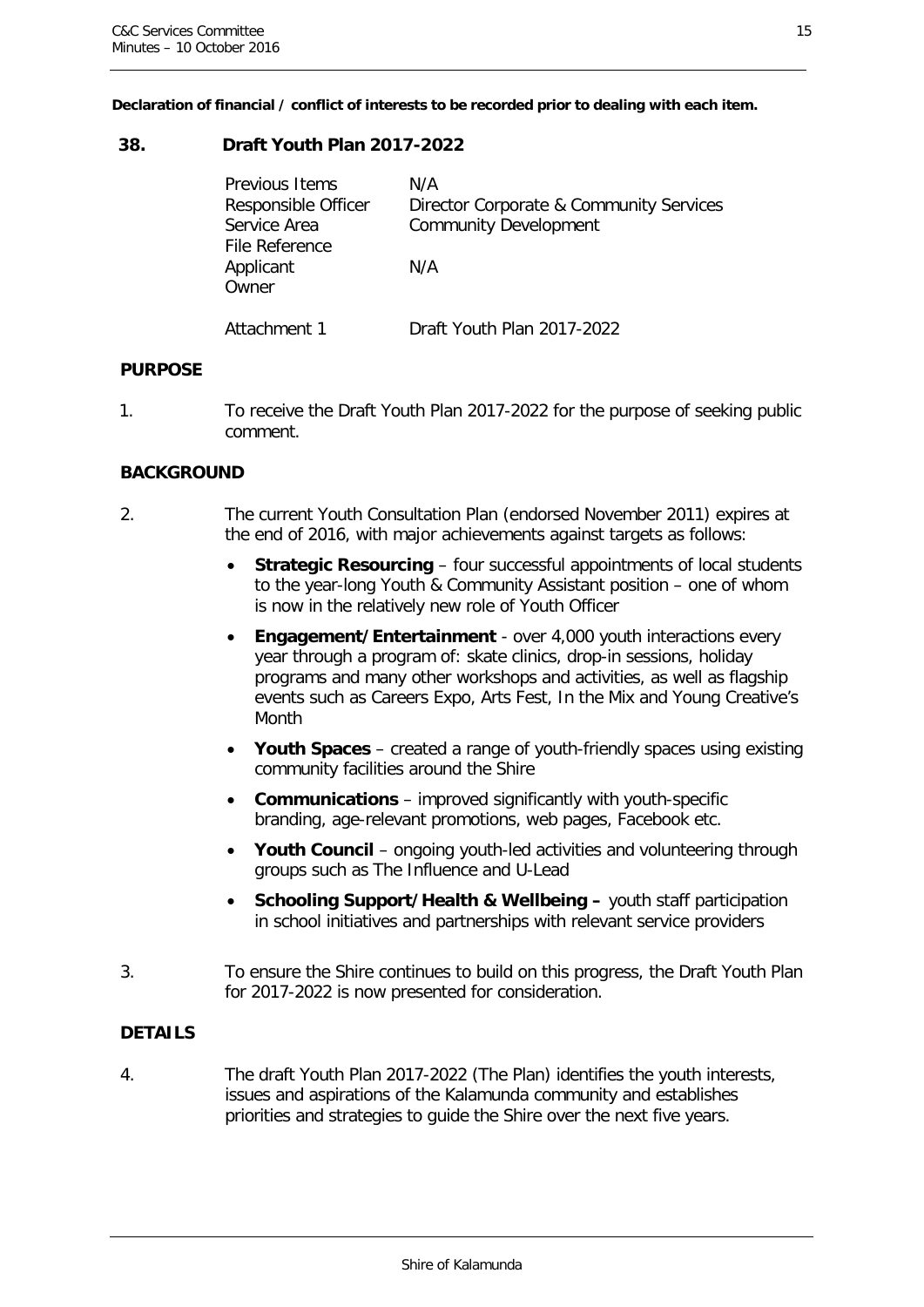The Plan informs the way in which youth services are managed within the Shire of Kalamunda and provides the framework for a collaborative approach to its implementation.

- 5. The current youth services team has been running extensive programs for young people primarily aged 12-25 for several years. This level of engagement has now resulted in a good understanding of what works well and where improvements can be made. For this reason, and to really 'own' the new Plan, it was decided undertake development in house.
- 6. The process of developing the Plan began with a thorough desktop review of available youth sector materials. This included analysis of research and reports from federal, state and local agencies to provide context and background. This also helped to establish guiding principles for the Plan.
- 7. From March–May 2016 an extensive community consultation strategy was implemented. This process involved over 600 young people, parents, schools, service providers and residents, and the findings were incorporated into, and strongly influence the direction of, the draft Youth Plan 2017-2022.
- 8. For the purposes of the Youth Plan, youth is defined as 12-25 years. In the 2011 census, there were 9,732 young people in the Shire and this equates to approximately 19 percent of our population.
- 9. Based on the community consultation process, the Plan identifies four key focus areas:

#### **Participation**

To provide opportunities that are accessible (free or low-cost, Shire-wide, flexible), appeal to different interests, allow for participation at varying levels and encourage young people to be an active part of their community.

#### **Wellbeing**

To support young people to develop life and employability skills which assist them to make positive life choices and become independent, confident and resilient adults.

#### **Communication**

To engage with young people to develop an understanding of their interests, needs and issues, and celebrate their achievements, promoting positive images and stories in the wider community.

#### **Organisational**

To form strong partnerships with youth service providers, develop practices which reflect young people as valued community members and involve them in decision-making.

10. A number of strategies have been identified to support each of these four key focus areas. The strategies have then been further developed into specific actions, timeframes and measures - outlined in detail in the Action Plan.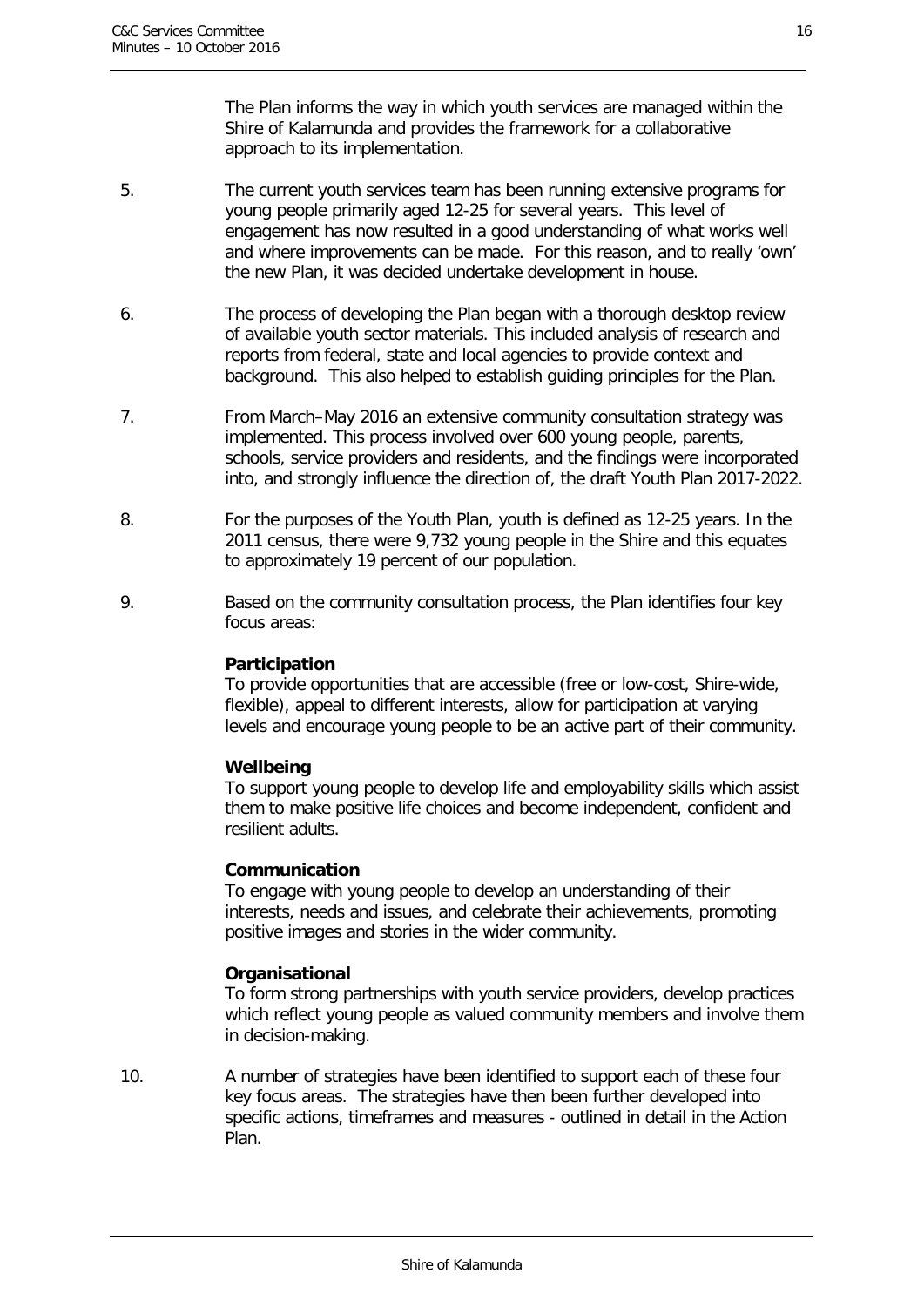- 11. The Youth Plan also commits to working in partnership with others, as its implementation will require cooperation with external agencies, service providers and a wide range of community members.
- 12. This is a five year Youth Plan and progress against targets will be monitored and evaluated annually.

#### **STATUTORY AND LEGAL CONSIDERATIONS**

13. Nil.

#### **POLICY CONSIDERATIONS**

14. Nil.

#### **COMMUNITY ENGAGEMENT REQUIREMENTS**

- 15. Extensive community consultation was undertaken during the period from March-May 2016. This included online and hard copy surveys, one for Under 25s and one for Over 25s (parents, teachers, service providers).
- 16. Over 600 completed surveys were received, of which 444 were from young people (4.6% of the Shire's youth population). Informal and anecdotal feedback from existing programs was also used in developing the Plan.
- 17. The draft strategies and outcomes identified in the Plan were viewed, and supported, by representatives of two local young leader groups (Rotaract and U-Lead).
- 18. As much as possible of the information provided by the community has been used to identify the Youth Plan's key focus areas, strategies and actions.

#### **FINANCIAL CONSIDERATION**

19. It is proposed that actions identified within the Plan will be funded through existing youth budgets.

#### **STRATEGIC COMMUNITY PLAN**

#### **Strategic Planning Alignment**

20. Kalamunda Advancing: Strategic Community Plan to 2023

Strategy 1.3 to be a community that listens to, engages with and involves its young people in decision making

1.3.1 Endeavour to involve young people in the planning and delivery of activities, in line with the Shire's Youth Plan; 1.3.2 Ensure youth friendly spaces are considered and designed within new and existing facilities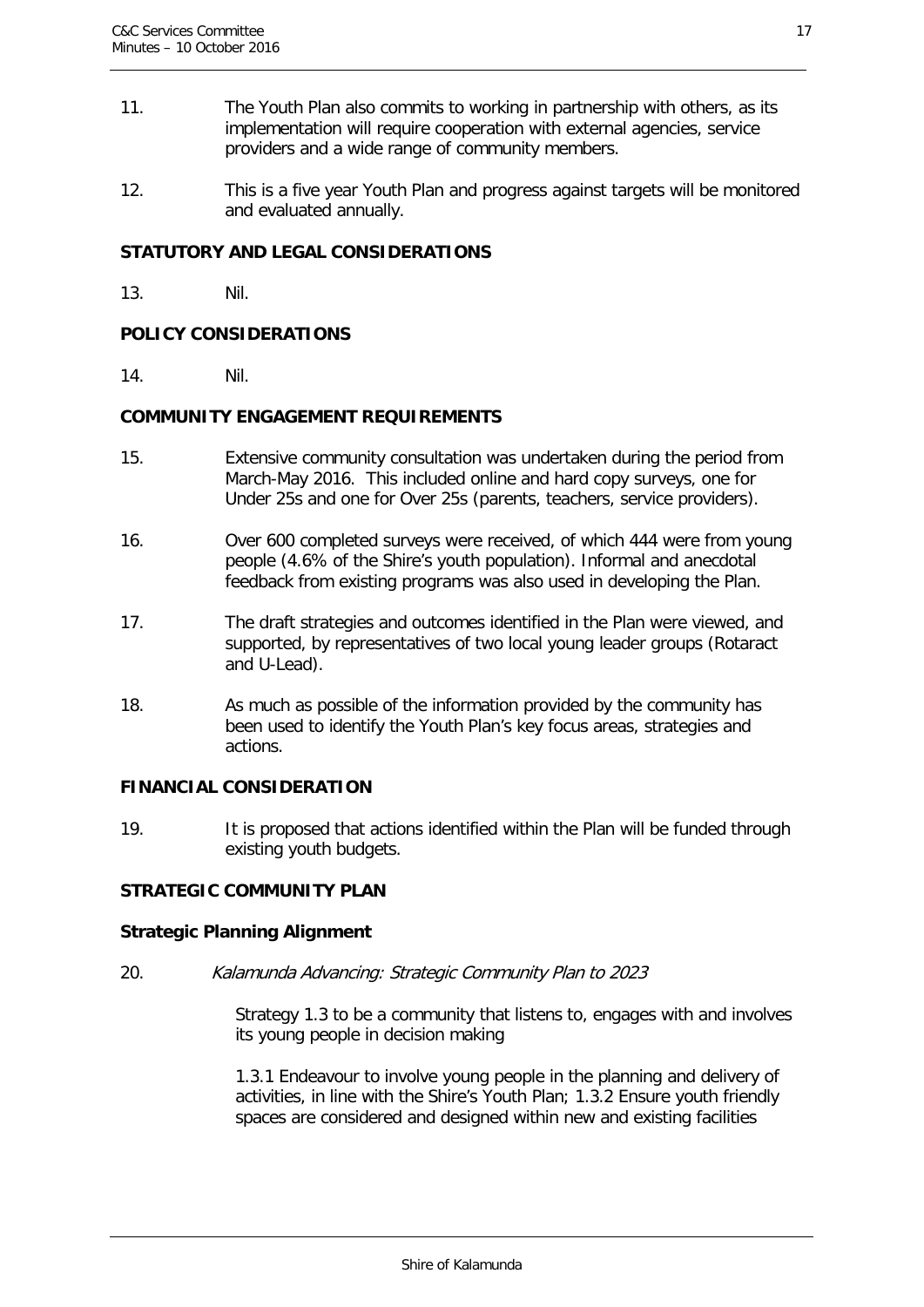#### **SUSTAINABILITY**

#### **Social Implications**

21. Young people are an important part of any community as they represent the future generation of leaders. The provision of relevant youth services is essential for the successful integration of young people into our society.

#### **Economic Implications**

22. Nil.

#### **Environmental Implications**

23. Nil.

#### **RISK MANAGEMENT CONSIDERATIONS**

| 24. | <b>Risk</b>                                                                         | Likelihood | Consequence | Rating | <b>Action/Strategy</b>                                                                                     |
|-----|-------------------------------------------------------------------------------------|------------|-------------|--------|------------------------------------------------------------------------------------------------------------|
|     | The Shire has<br>no strategic<br>direction for<br>implementing<br>youth<br>services | Unlikely   | Minor       | Low    | Develop and<br>maintain a 5 year<br>Youth Plan to<br>provide strategic<br>direction for youth<br>services. |
|     |                                                                                     |            |             |        |                                                                                                            |

#### **OFFICER COMMENT**

- 25. The existing Youth Consultation Plan has provided a sound basis from which the current youth services program has gradually been developed over the last five years.
- 26. The level of awareness, participation and expectation in the community for what the Shire is doing for young people locally has also grown considerably during this time.
- 27. The introduction of a 12 month Youth & Community Assistant role for a local young person has seen four students taking part since it began. It is a unique opportunity for them to gain experience in community local government, and provides the Shire with an invaluable youth perspective.

Now mentored by the Youth Officer, it is seen as an essential component of the Youth Plan implementation.

28. Whilst the Plan has been developed to ensure existing levels of service delivery are maintained, elements are also aspirational: doing more, better or new things. Goals include more involvement of young people as leaders and greater community integration and connection with the Shire. New areas focus on improving employability, life skills and general wellbeing.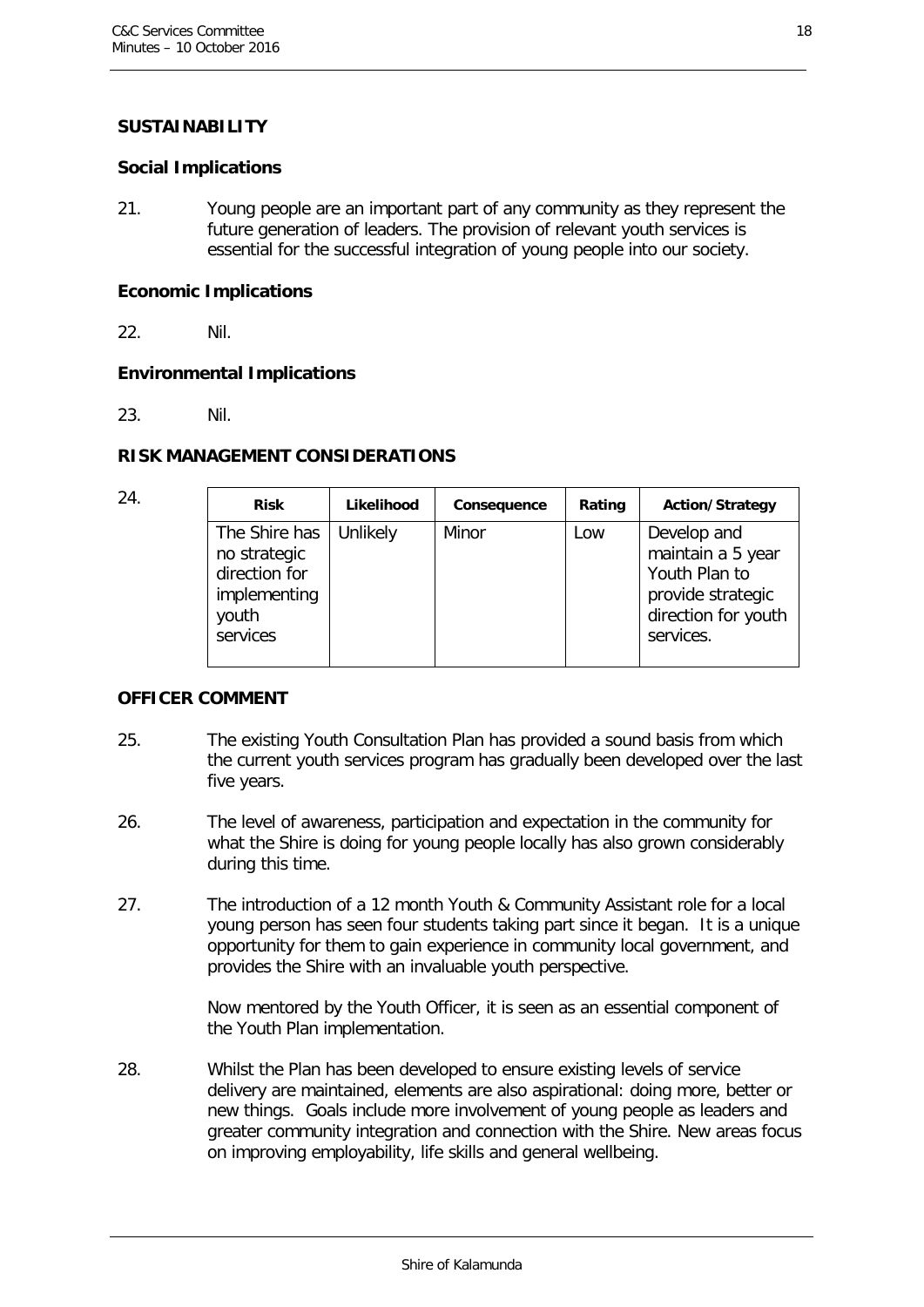- 29. This is an operational plan, so will be used on a daily basis. It is intended to be a 'living' document, regularly reviewed, so that it can remain flexible and responsive to changing needs, circumstances and opportunities.
- 30. It is intended that the Plan will be advertised for public comment for a period of 21 days.
- 31. Further endorsement will also be sought from those local young leader groups (Rotaract and U-Lead) who provided support in the development of the Plan.

#### **Voting Requirements: Simple Majority**

#### **COMMITTEE RECOMMENDATION TO COUNCIL (C&C 38/2016)**

That Council:

- 1. Receives the Draft Youth Plan 2017-22 (Attachment 1) for the purpose of seeking public comment.
- Moved: **Cr Brooke O'Donnell**
- Seconded: **Cr John Giardina**

Vote: **CARRIED UNANIMOUSLY (11/0)**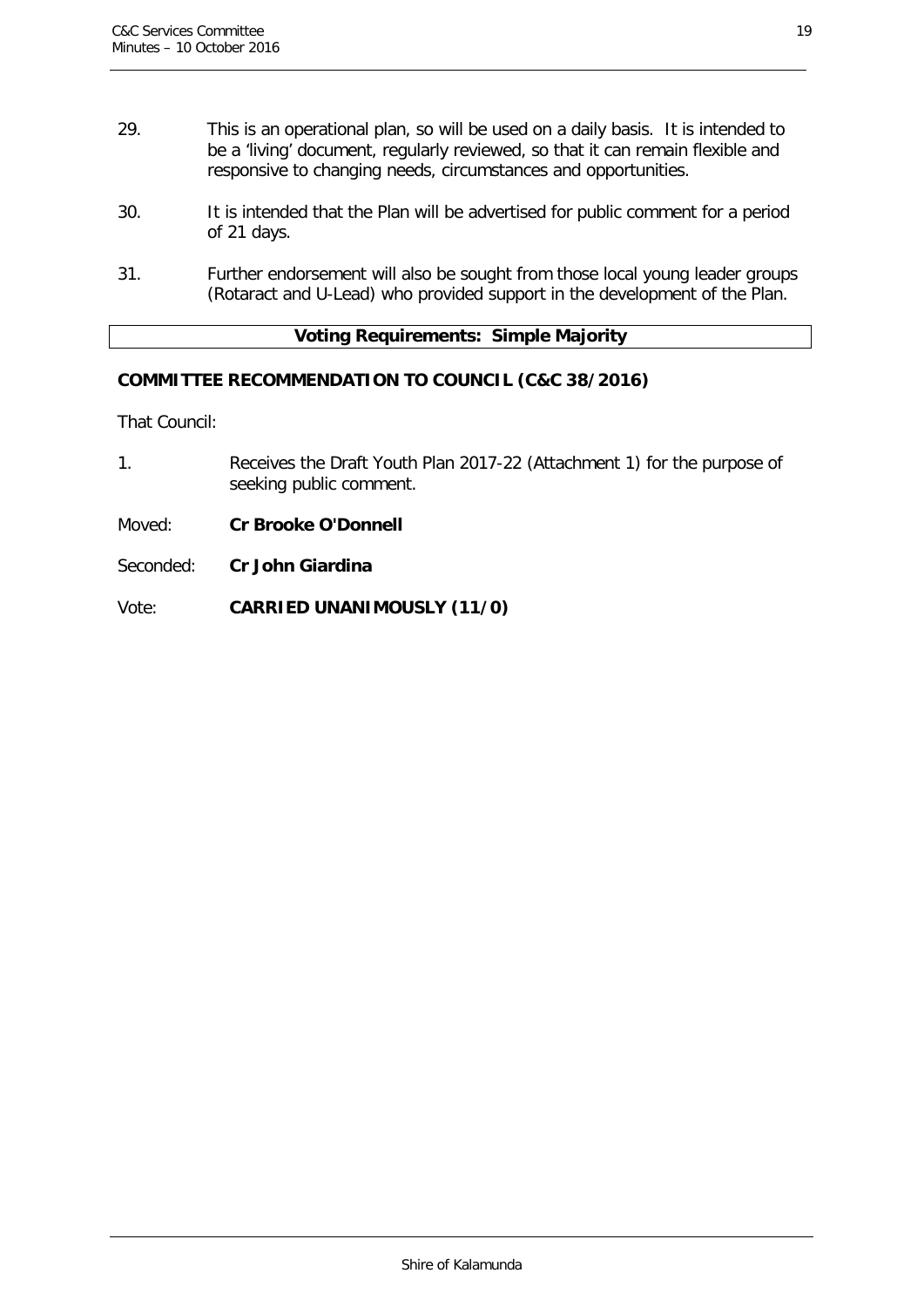## **Attachment 1**

Draft Youth Plan 2017-2022 [Click HERE to go directly to the document](http://www.kalamunda.wa.gov.au/files/a0536d82-a11f-443d-a056-a69700e72d71/Item-38-Att-1-CC-10-October-2016.pdf)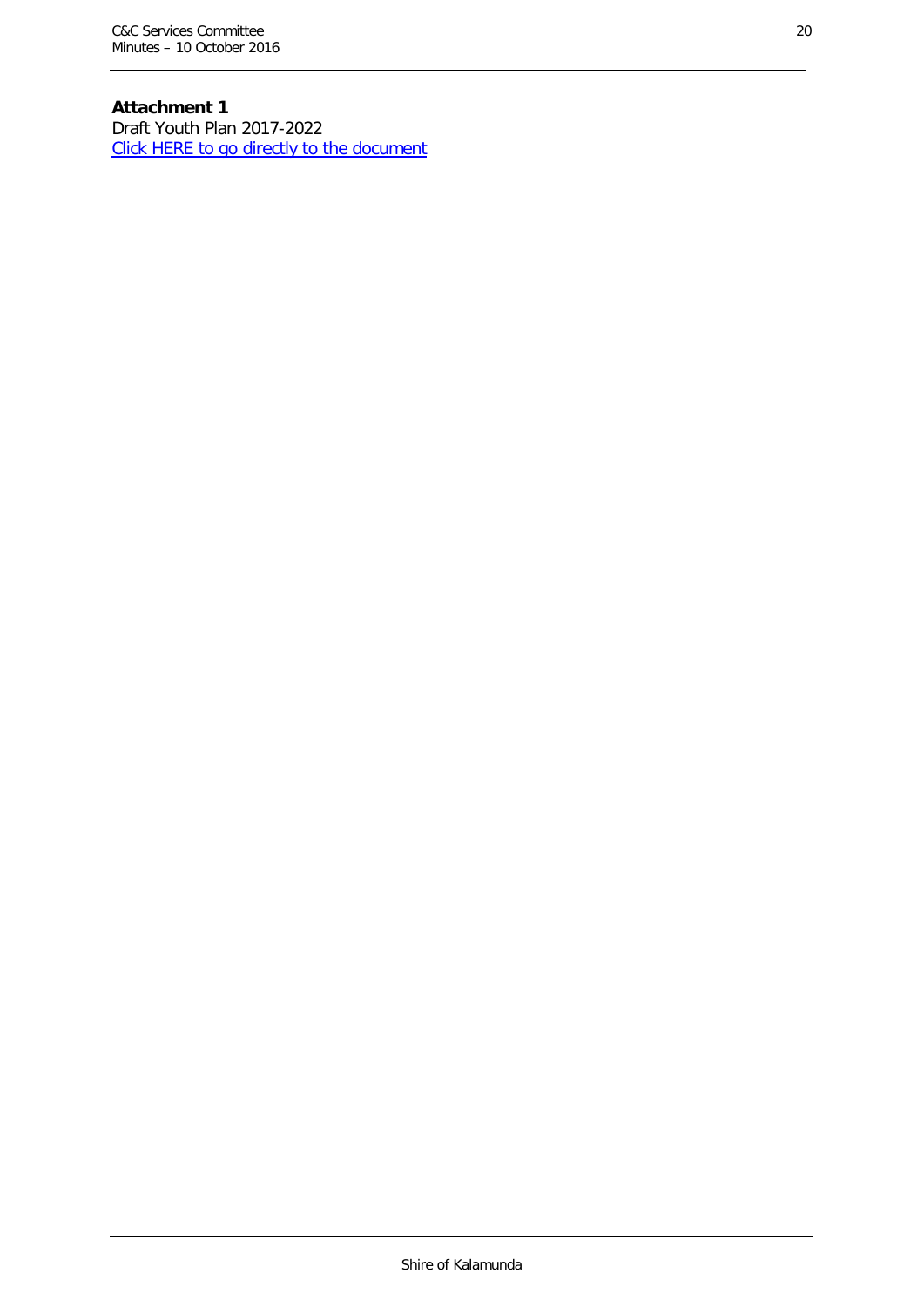**Declaration of financial / conflict of interests to be recorded prior to dealing with each item.**

#### <span id="page-20-0"></span>**39. Positive Ageing Plan**

| Previous Items<br>Responsible Officer<br>Service Area | N/A<br>Director Corporate & Community Services<br><b>Community Development</b> |
|-------------------------------------------------------|--------------------------------------------------------------------------------|
| File Reference                                        |                                                                                |
| Applicant                                             | N/A                                                                            |
| Owner                                                 | N/A                                                                            |
|                                                       |                                                                                |
| Attachment 1                                          | Draft Positive Ageing Plan                                                     |

#### **PURPOSE**

1. To endorse the Draft Positive Ageing Plan 2016 - 2020.

#### **BACKGROUND**

- 2. The Positive Ageing Plan (Draft) has been completed by the Community Care Manager in conjunction with the Senior and Disability Officer.
- 3. A project team, comprising of the Director Corporate and Community Services, Manager Community Development, Community Development Strategic Project Officer, Public Relations Coordinator and Health Coordinator also provided support and insight into the content and development of this document.
- 4. Preceding the development of the Positive Ageing Plan were two documents
	- Seniors Action Plan 2003 and
	- HACC Business Plan ending 2013.
- 5. The Seniors Action Plan was underpinned by a Policy Statement that had four key outcome areas;
	- Coordination and Planning,
	- Developing Services and Programs,
	- Information and Promotion and
	- Advocacy and Leadership.
- 6. Previous experience in implementing the Senior Action Plan has highlighted the need for a more holistic approach to be adopted for the implementation of the Positive Ageing Plan.
- 7. The HACC Business Plan ending 2013, provided vision for growth in externally funded services, however this version was written prior to the Commonwealth Policy Living Longer Living Better 2012, which details the aged care industry reform agenda, resulting in a complete review of how, where, when and who should be providing services and support in the community.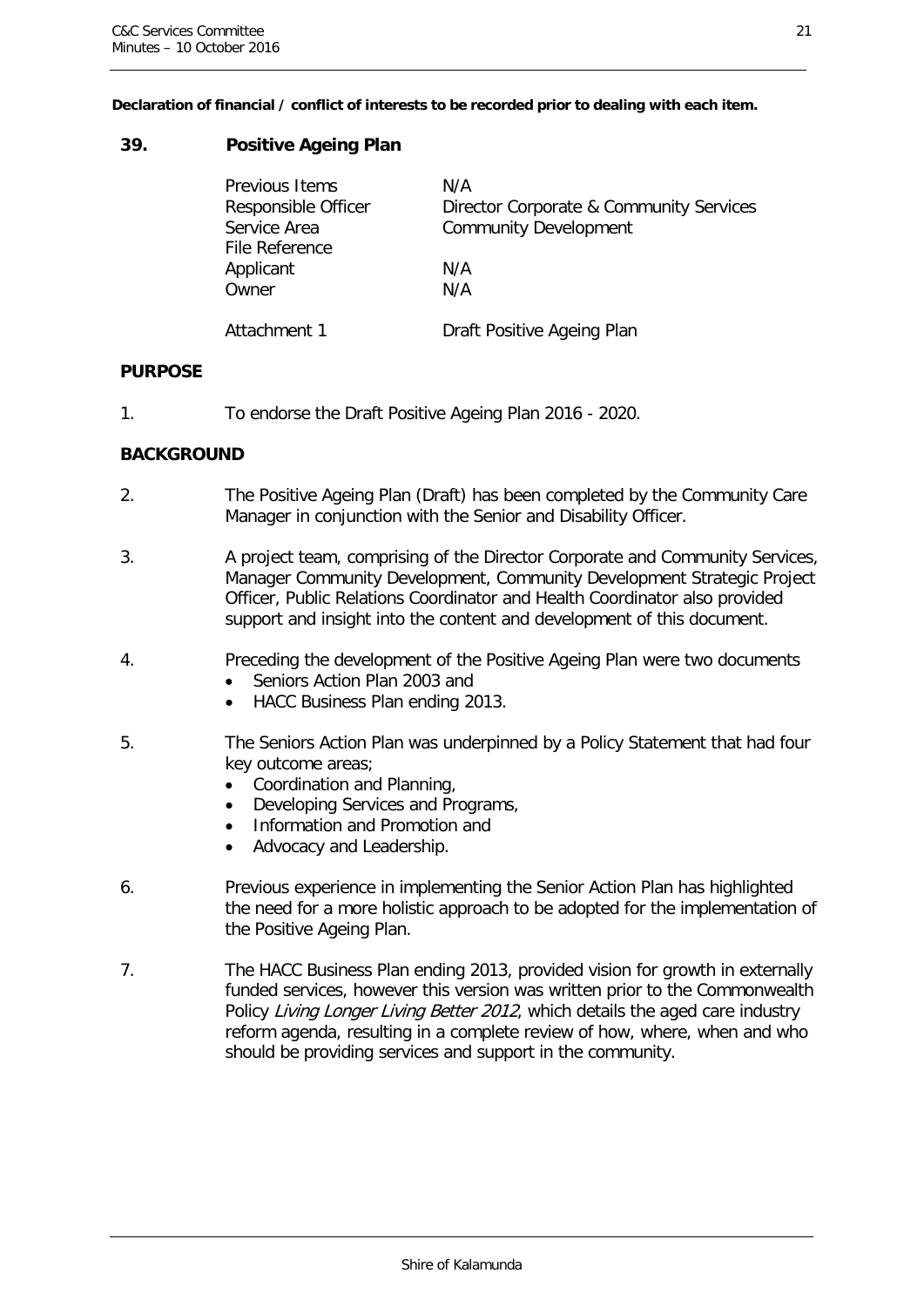## **DETAILS**

- 8. The Department of Local Government and Communities (DLGC), as part of its Seniors Strategic Planning Framework promotes the World Health Organisation (WHO) approach to developing Age Friendly Communities. A number of Local Government Authorities have created Age Friendly plans, with the support of DLGC funding that was provided in 2007/2008.
- 9. The Age Friendly Community framework was considered to be the best approach to adopt to add structure to the Positive Ageing Plan due to its credibility as a WHO endorsed framework and its reference in the State Seniors Strategic Planning Framework. There is a range of national and international evidence that supports its success and effectiveness.

#### 10. The draft Positive Ageing Plan objective is to;

- Consolidate strategic thinking to provide an all age friendly environment,
- Provide information, guidance and direction for all Shire Officers to work strategically across the Age Friendly Communities eight domains as a framework for thinking and planning, and
- Retain the importance of the preceding documents, and the linkage to the Shire Strategic Community Plan, rather than having a sole focus on Age Friendly Communities.

#### 11. The eight Age Friendly Community Focus Points are;

- 1. Outdoor spaces and buildings,
- 2. Transport,
- 3. Housing,
- 4. Social Participation,
- 5. Respect and Inclusion,
- 6. Civic Participation and Employment,
- 7. Communication and Information and
- 8. Community and Health Services.
- 12. The draft Positive Ageing Plan provides a demographic profile that demonstrate that in the coming years, almost one quarter of the Shire of Kalamunda population will fit into the seniors cohort, followed by the largest population group being 50 – 59 years of age, meaning the seniors cohort will continue to be a large part of the Shires population for over 20 years.
- 13. The draft Positive Ageing Plan includes an action plan that has been developed by;
	- Analysing the *Community Strategic Plan* against the WHO Checklist of Essential Features of Age-friendly cities and identifying gaps,
	- Analysing operational activities, services and supports against the WHO Checklist of Essential Features of Age-friendly cities and identifying gaps,
	- Collaborating with Shire Officers across all business units to discuss the plan, the framework, the gaps identified and opportunities they presented for improvement and to hear about other projects that were being considered that would enhance the framework and
	- Conducting a workshop with the Kalamunda Aged Care Advisory Committee to get insight on the action plan and to identify any other opportunities for improvement.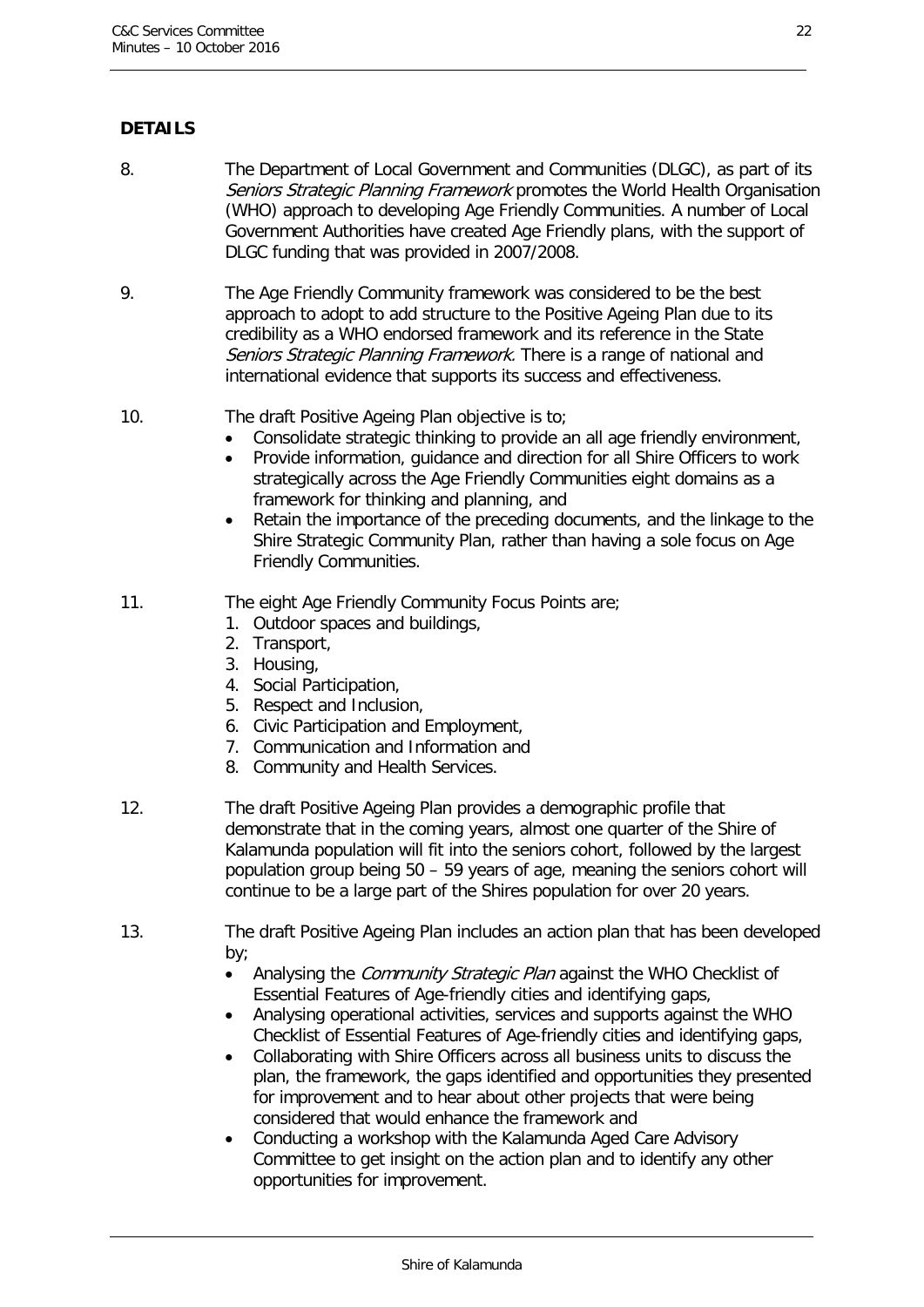#### **STATUTORY AND LEGAL CONSIDERATIONS**

14. Nil.

#### **POLICY CONSIDERATIONS**

15. Nil.

#### **COMMUNITY ENGAGEMENT REQUIREMENTS**

- 16. Engagement with the Kalamunda Aged Care Advisory Committee has occurred via its regular meetings and a specific workshop.
- 17. The Shire of Kalamunda was successful in a grant application to the DLGC, and was awarded \$10,000 to use towards an Age Friendly Consultation process. The aim of this is to, through a structured framework, consult with specific senior demographic markets and understanding their barriers in relation to the eight focus points of Age Friendly Communities. This information will further influence and enhance the action plan within the Positive Ageing Plan.

#### **FINANCIAL CONSIDERATIONS**

18. The Senior and Disability Officer currently has \$3000 annual budget to support seniors projects and their implementation. As the actions within the Positive Ageing Plan gain momentum, this may need to be reviewed and increased in future budgets.

#### **STRATEGIC COMMUNITY PLAN**

#### **Strategic Planning Alignment**

19. Kalamunda Advancing: Strategic Community Plan to 2023

OBJECTIVE 1.1 - To be a community that cares for its aged and frail and those less fortunate.

Strategy 1.1.3 Pan for and provide ongoing support for people with disabilities to feel included within the community.

#### **SUSTAINABILITY**

#### **Social Implications**

20. The actions within the Positive Ageing Plan, benefit seniors, however the concept is that the improvements made within a community are wide spread. An age friendly community will enable community members of all ages to actively participate and engage.

#### **Economic Implications**

21. Nil.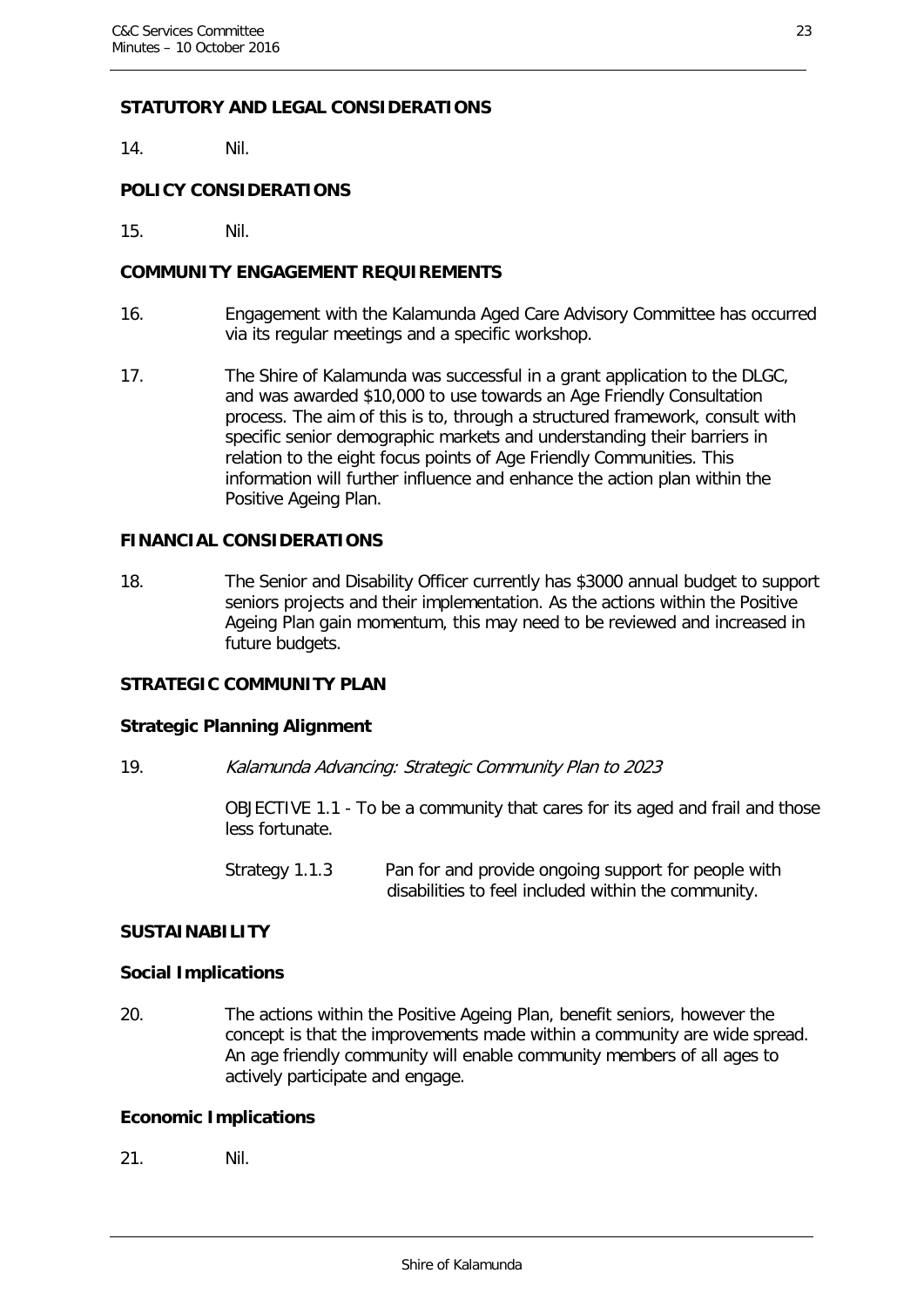#### **Environmental Implications**

22. Nil.

#### **RISK MANAGEMENT CONSIDERATIONS**

| 23. | <b>Risk</b>                                                            | Likelihood | Consequence | Rating   | <b>Action/Strategy</b>                                                                                                                                                                                                                                             |
|-----|------------------------------------------------------------------------|------------|-------------|----------|--------------------------------------------------------------------------------------------------------------------------------------------------------------------------------------------------------------------------------------------------------------------|
|     | The Plan<br>does not<br>achieve<br>accessibility<br>and<br>inclusivity | Possible   | Minor       | Moderate | The Plan has been<br>through robust<br>review process with<br>an internal project<br>group and the<br>Kalamunda Aged<br>Care Advisory<br>Committee.                                                                                                                |
|     | Limited<br>stakeholder<br>engagement                                   | Possible   | Minor       | Moderate | The annual desk top<br>review process will<br>provide an avenue<br>to identify where<br>actions are not being<br>actively pursued and<br>implemented, as<br>well as identified<br>where actions have<br>been implemented<br>and need monitoring<br>and evaluation. |

#### **OFFICER COMMENT**

- 24. The Positive Ageing Plan provides basis and structure for Shire Officers to work within to continually create an accessible and inclusive community.
- 25. The Positive Ageing Plan outlines (page 4 and 5) what is already occurring and can be classified as Age Friendly, promoted and celebrated in the community, alongside the commitment the plan offers of continuous improvement in this space.

| <b>Voting Requirements: Simple Majority</b> |  |
|---------------------------------------------|--|
|---------------------------------------------|--|

## **COMMITTEE RECOMMENDATION TO COUNCIL (C&C 39/2016)**

That Council:

1. Endorses the Draft Positive Ageing Plan 2016 – 2020 (Attachment 1).

Moved: **Cr Tracy Destree**

Seconded: **Cr Sara Lohmeyer**

Vote: **CARRIED UNANIMOUSLY (11/0)**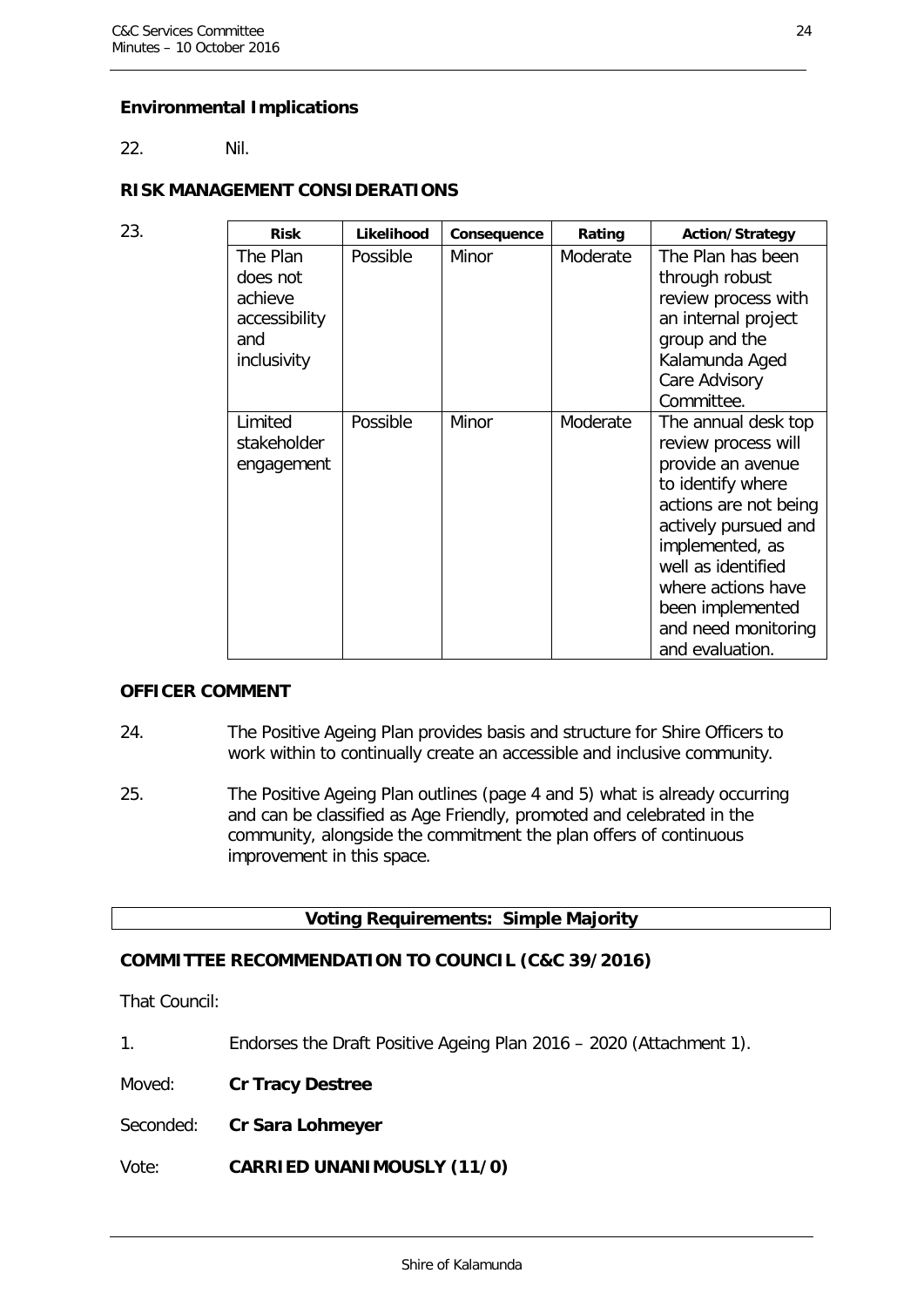**Attachment 1** Positive Ageing Plan **Draft Positive Ageing Plan** [Click HERE to go directly to the document](http://www.kalamunda.wa.gov.au/files/40aa2bd6-d2e5-42a5-98ac-a69700e757df/Item-39-Att-1-CC-10-October-2016.pdf)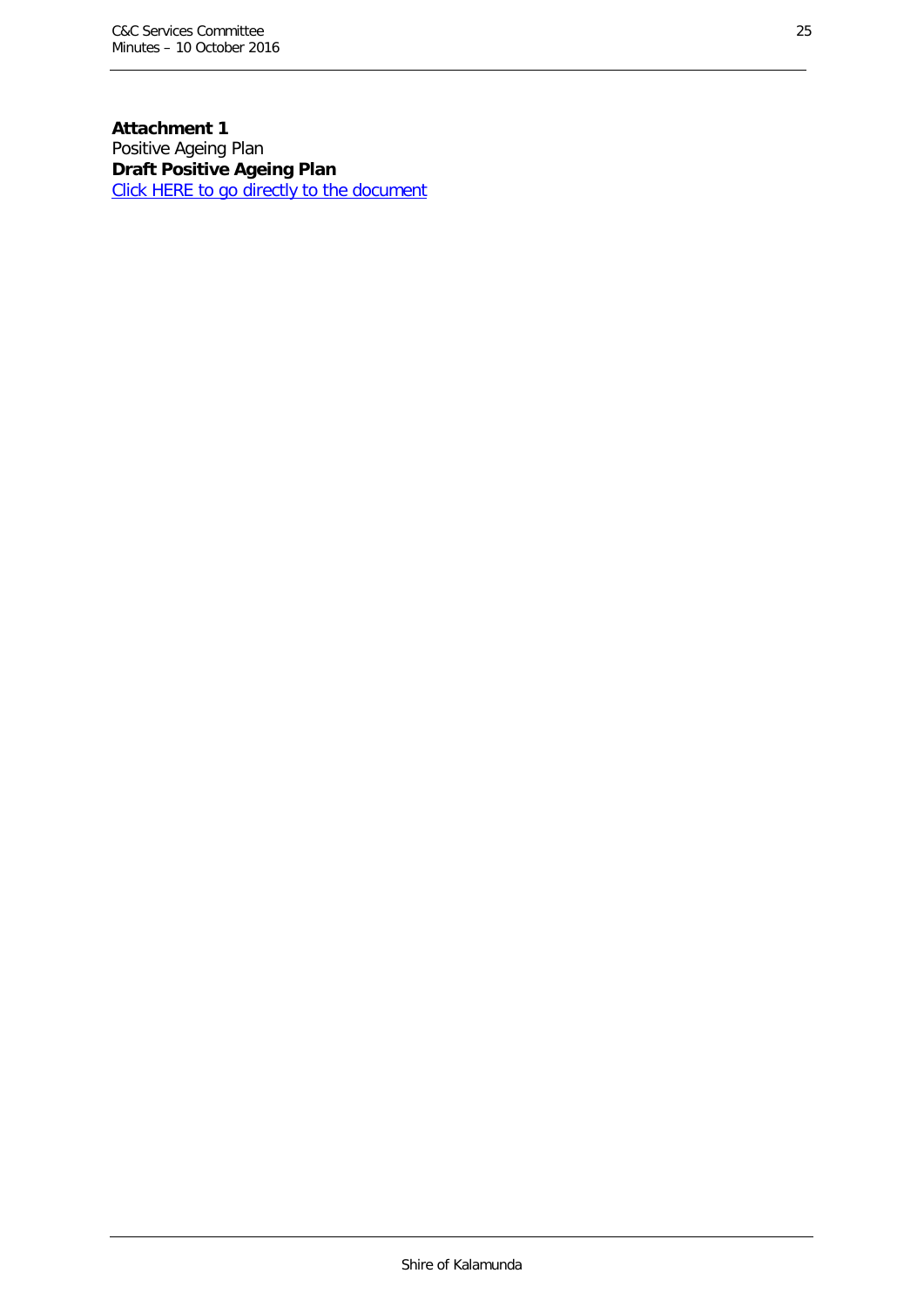**Declaration of financial / conflict of interests to be recorded prior to dealing with each item.**

#### <span id="page-25-0"></span>**40. Raising of Loan for the Purchase of a Waste Compactor Unit**

| Previous Items      | N/A                                     |
|---------------------|-----------------------------------------|
| Responsible Officer | Director Corporate & Community Services |
| Service Area        | <b>Financial Services</b>               |
| File Reference      |                                         |
| Applicant           | N/A                                     |
| Owner               | N/A                                     |

#### **PURPOSE**

1. To approve the raising of a new loan undertaking for the purchase of a Waste Compactor Unit valued at \$206,510 exc. GST.

#### **BACKGROUND**

- 2. The Shire's 2016/2017 Annual Budget was approved at a Special Council meeting held on 20 June 2016. The budget contained provision of \$45,000 allocated for equipment hire for the purpose of leasing the waste compactor unit.
- 3. The Shire has recently conducted financial modelling to assess whether the annual leasing for the equipment represented the best value for money. The modelling considered:
	- A direct purchase:
	- A loan from West Australian Treasury Corporation (WATC); or
	- An operating lease.
- 4. The results of the financial modelling determined that the options of raising a loan under the Shire's umbrella loan agreement with WATC represented the best value for money. This option delivers a positive cash flow of \$62,220 over the five year term.
- 5. Following the financial modelling, the Shire called tenders for a Waste Compactor Unit and received three submissions, selecting Major Motors with the Isuzu Truck and Bucher Compactor combination. This unit will provide the Shire the best value for money and includes a good residual value at the end of a five year operating cycle. The outlay of the equipment will total \$206,510 excluding GST.

#### **DETAILS**

6. The direct purchasing option which requires an outlay of \$206,510 was eliminated from further consideration as it is considered more advantageous to invest money into alternative Shire activities. Currently borrowing costs are approximately charged at 2.23% whilst the Shire is able to invest funds at rates of between 2.6% to 2.8%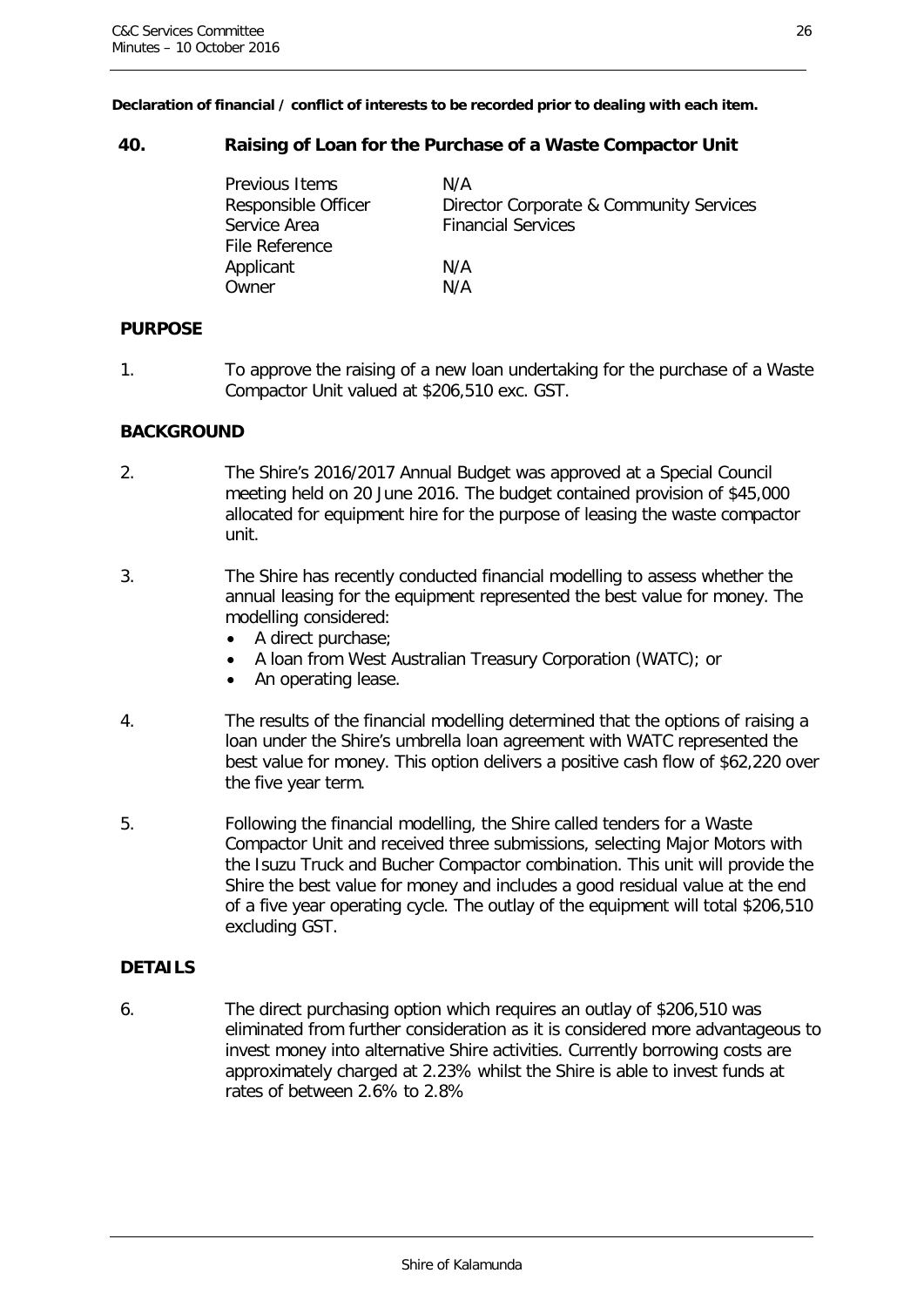#### 7. Accessing a loan requires \$206,510 funded by WATC over a five year term at a fixed rate of 2.23%.

- The residual value for the equipment is \$75,000 (estimate obtained from the equipment dealer).
- The fixed annual repayments are \$44,105 per year.
- The future cash flows are discounted at the same rate as the cost of borrowing.
- 8. The financial analysis demonstrated that accessing a loan from WATC for the purchase of the waste compactor unit represented the best value for money option for the Shire.

#### **Cash Flow Modelling Analyses**

#### **Loan Option (Net Present Value (NPV) calculation)**

| Year           | Annuity loan | <b>Present Value</b> |
|----------------|--------------|----------------------|
|                | repayments - | (PV) of annuity      |
|                |              | loan payments        |
|                | <b>WATC</b>  |                      |
| 0              | (\$44,105)   | (\$44,105)           |
| 1              | (\$44,105)   | ( \$43, 134)         |
| $\overline{2}$ | (\$44,105)   | (\$42,185)           |
| 3              | (\$44,105)   | (\$41,257)           |
| 4              | (\$44,105)   | (\$40,349)           |
| 5              | \$75,000     | \$67,103             |
| <b>Total</b>   | (\$145,525)  |                      |
| <b>NPV</b>     |              | (\$143,927)          |
|                |              | borrowed from        |

As shown above, if the Shire sells the unit after the fifth year, the expected selling price at that time is \$75,000 (positive cash flow). In present value terms, the Shire would receive \$67,103.

10. This analysis is based on conservative market conditions including factors such as wear and tear and future market conditions.

#### **Operating Lease Option (NPV Calculation)**

- 11. Four leasing companies were invited to provide quotes as per the successful tenderer's price and specifications. Three submissions were received and one company did not provide a quotation. The quotes were based on a:
	- five year lease option based on 150,000km, 175,000km and 200,000km with a travel range over the life of the lease; and
	- six year lease option based on 150,000km, 175,000km and 200,000km with a travel range over the life of the lease.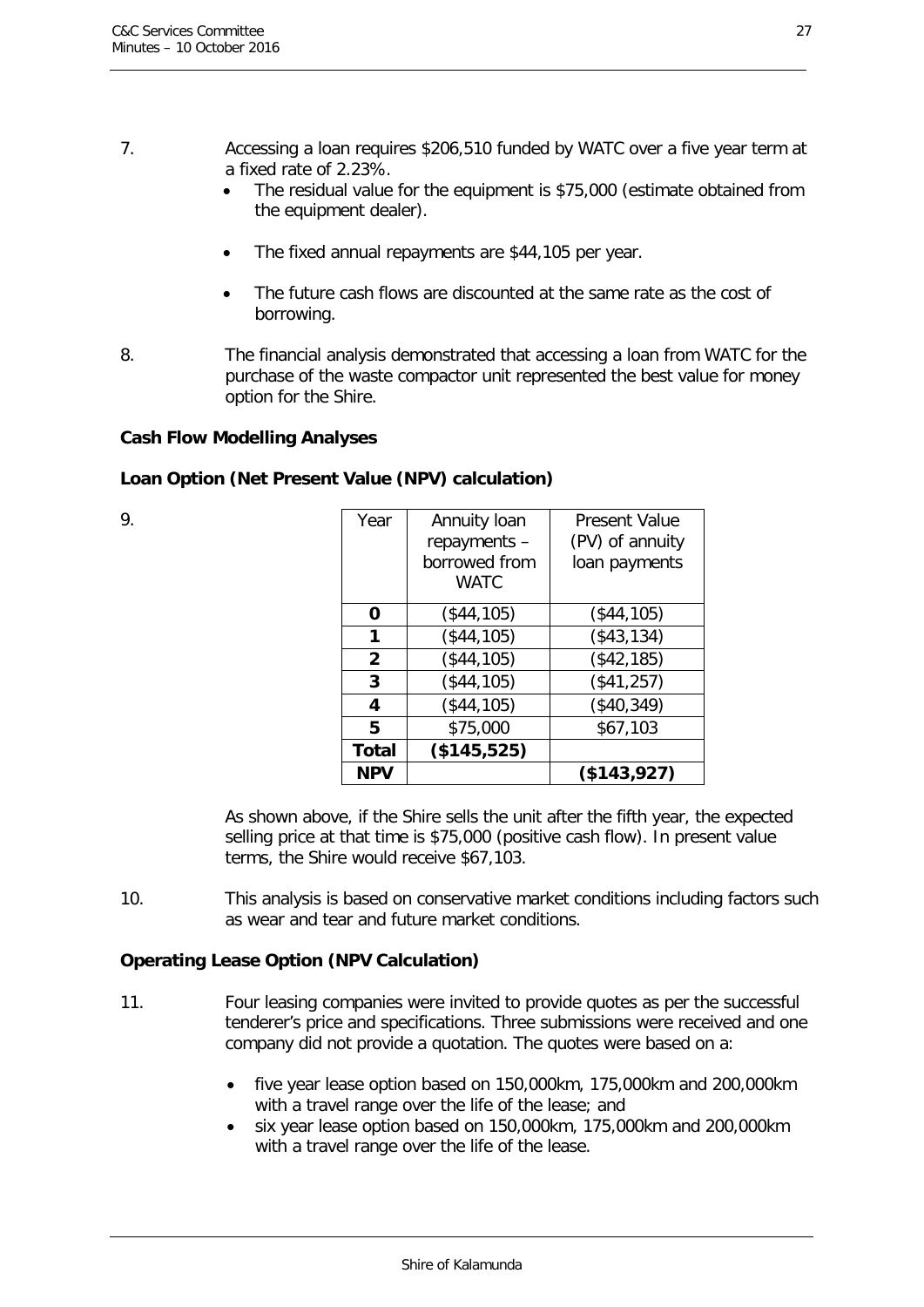| Five year option - Monthly Costs (exc. GST)              |         |         |         |  |  |
|----------------------------------------------------------|---------|---------|---------|--|--|
| <b>Alleasing</b><br><b>Fleet Care</b><br><b>SG Fleet</b> |         |         |         |  |  |
| 0 - 150,000km                                            | \$3,531 | \$3,922 | \$4,066 |  |  |
| 0 - 175,000km                                            | \$3,590 | \$3,950 | \$4,179 |  |  |
| 0 - 200,000km<br>\$3,619<br>\$3,992<br>\$4,237           |         |         |         |  |  |

#### 12. Below are the submissions from the three companies

| Six year option - Monthly Costs (exc. GST)               |         |              |         |  |  |
|----------------------------------------------------------|---------|--------------|---------|--|--|
| <b>Fleet Care</b><br><b>Alleasing</b><br><b>SG Fleet</b> |         |              |         |  |  |
| 0 - 150,000km                                            | \$3,142 | Not provided | \$3,603 |  |  |
| 0 - 175,000km                                            | \$3,189 | Not provided | \$3,698 |  |  |
| 0 - 200,000km                                            | \$3,213 | Not provided | \$3,746 |  |  |

Easifleet did not provide a submission.

13. Based on the current business usage of the existing equipment a travel range of 175,000km over five years has been identified as the ideal option. In addition to the information provided, the price difference between the 150,000km option and the 175,000km is immaterial in the context of the total expenditure.

At the end of the lease, the unit will be returned to the leasing company.

#### 14. **Cash Flow schedule – Leasing option (NPV Calculation)**

| Year         | Annual Lease<br>repayment -<br>$$$ (3590 X 12) | PV of annual<br>lease<br>repayments |
|--------------|------------------------------------------------|-------------------------------------|
| O            | (\$43,080)                                     | (\$43,080)                          |
| 1            | (\$43,080)                                     | (\$42,132)                          |
| $\mathbf{2}$ | (\$43,080)                                     | $(*41,204)$                         |
| 3            | (\$43,080)                                     | (\$40,298)                          |
| Δ            | (\$43,080)                                     | (\$39,411)                          |
| <b>Total</b> | (\$215,400)                                    |                                     |
| <b>NPV</b>   |                                                | (\$206, 127)                        |

#### 15. **Comparisons – Purchase vs. Operating Lease**

| Year         | PV of annual | PV of annuity | <b>Difference</b> |
|--------------|--------------|---------------|-------------------|
|              | lease        | loan payments |                   |
|              | repayments   |               |                   |
| Ω            | (\$43,080)   | (\$44,105)    | (\$1025)          |
|              | ( \$42, 132) | ( \$43, 134)  | (\$1002)          |
| $\mathbf{2}$ | (\$41,204)   | ( \$42, 185)  | (\$981)           |
| 3            | (\$40,298)   | $($ \$41,257) | (\$959)           |
| 4            | (\$39,411)   | ( \$40, 349)  | (\$938)           |
| 5            |              | \$67,103      | \$67,103          |
| <b>NPV</b>   | (\$206, 127) | (\$143,927)   | \$62,220          |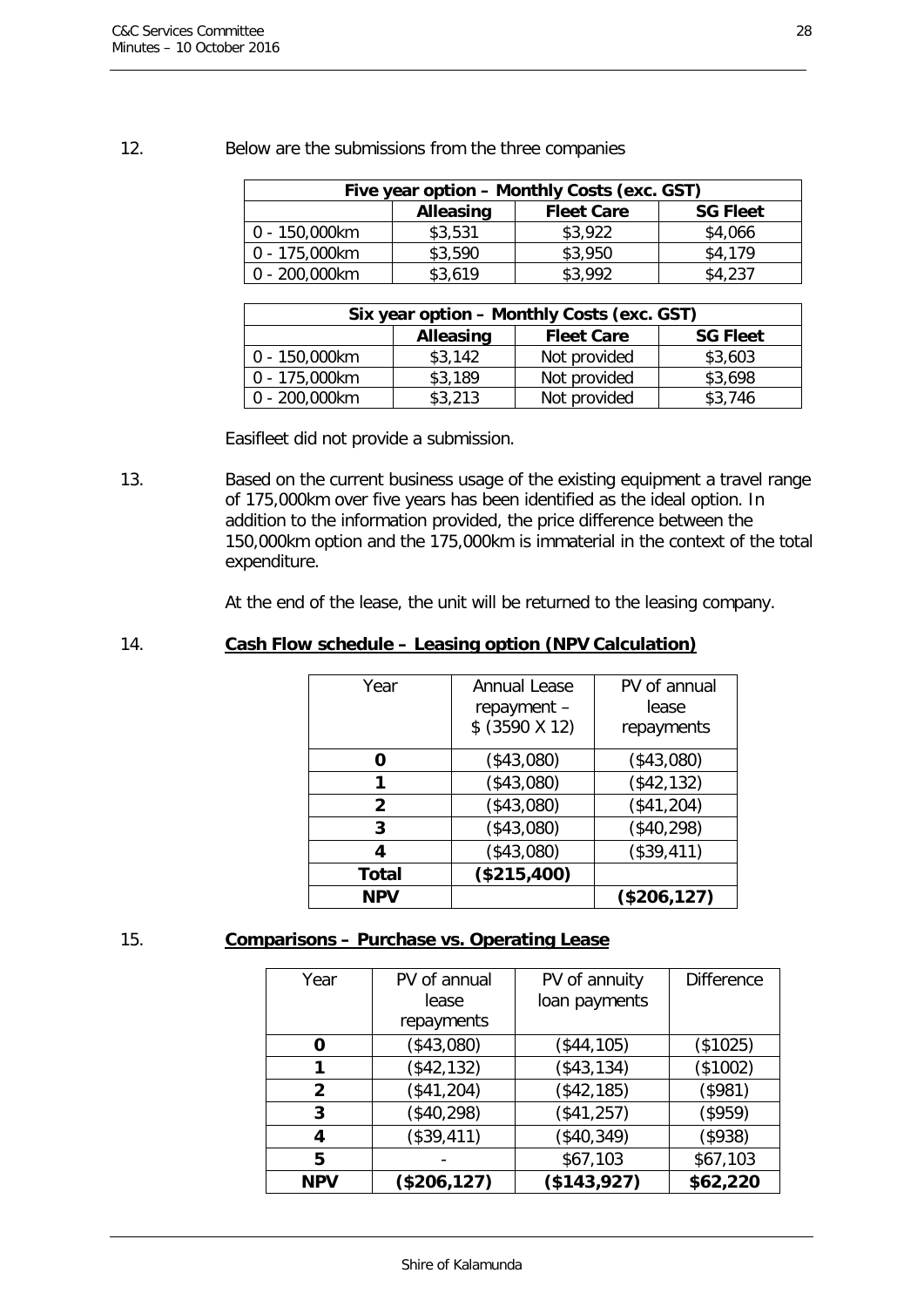- 16. The net effect of \$62,220 reflects an advantageous and positive outcome for the Shire if it enters in a loan facility arrangement with WATC to purchase the unit.
- 17. The Shire carries a very low risk of sustaining a financial loss.

The probability of the above situation occurring is very low because based on current market conditions, the Shire is guaranteed to receive a greater value than \$4,905 which is the threshold set where an operating lease is favourable. (see note 15 for calculations). Furthermore, if selling the unit is not viable at that time, the Shire can continue using the unit until it fully exhausts the useful life of the truck (possibly another two years on top of the five years identified) at no further cost except potentially higher maintenance costs as compared to a new lease costs.

#### **STATUTORY AND LEGAL CONSIDERATIONS**

18. The Local Government Act 1995 and the Local Government (Financial Management) Regulations 1996 require under  $s$  6.20(2) – Power to Borrow

6.20. Power to borrow

- (2) Where, in any financial year, a local government proposes to exercise a power under subsection (1) (power to borrow) and details of that proposal have not been included in the annual budget for that financial year —
- (a) unless the proposal is of a prescribed kind, the local government must give one month's local public notice of the proposal; and
- (b) the resolution to exercise that power is to be by absolute majority.

#### **POLICY CONSIDERATIONS**

19. FIN6 – Asset Financing and Borrowing.

This proposal meets the strategic and financial objectives of the policy for purchase of assets

#### **COMMUNITY ENGAGEMENT REQUIREMENTS**

20. Nil.

#### **FINANCIAL CONSIDERATIONS**

- 21. By borrowing funds to purchase the equipment, the Shire is committed to honouring loan repayments of up to \$44,105 per annum for five years. The impact on the debt service cover ratio is negligible and the amount of outgoing had already been budgeted as an equipment hire cost.
- 22. The Shire's financial position needs to be closely monitored to ensure it is operating sustainably and to allow for future capacity.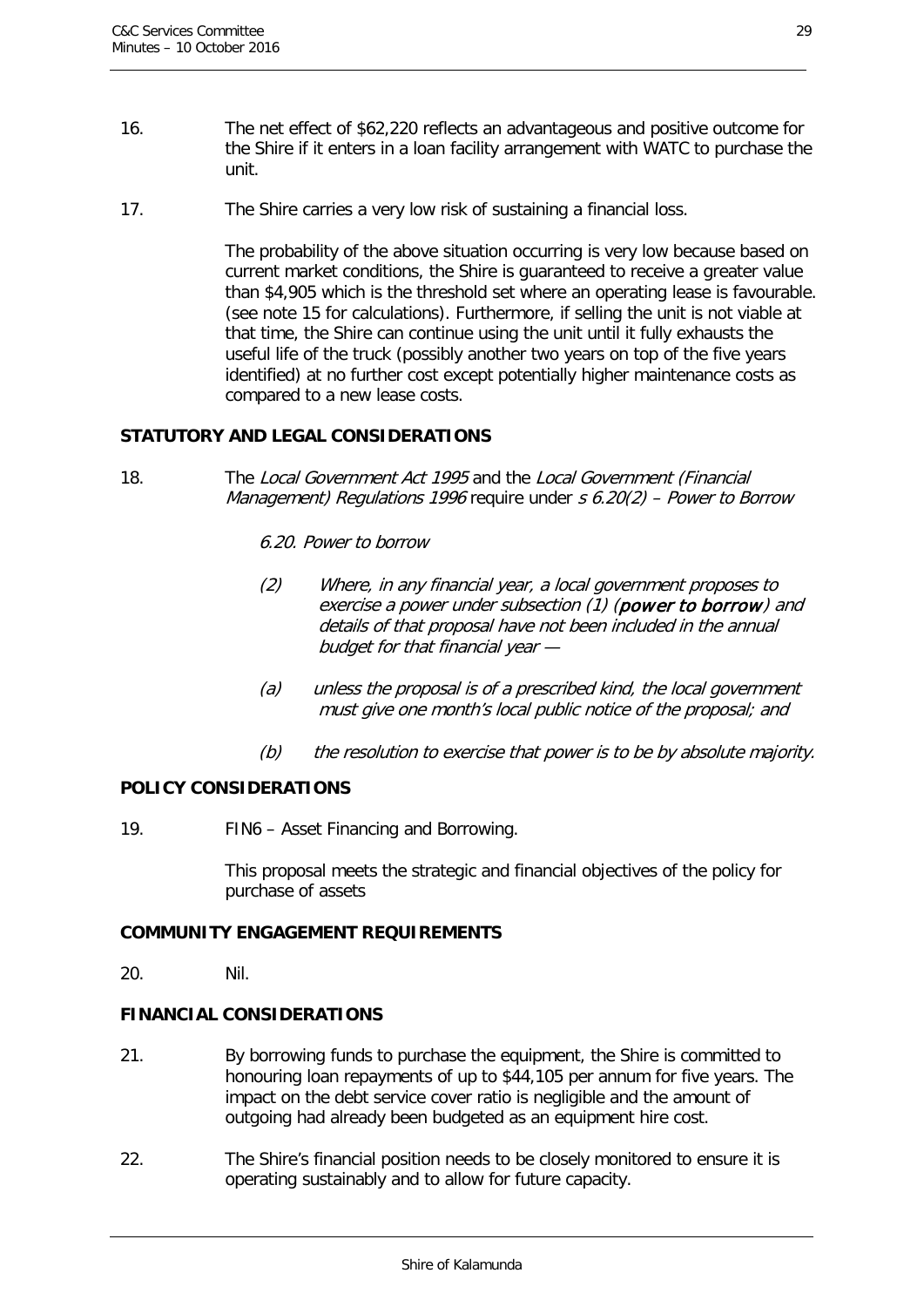#### **STRATEGIC COMMUNITY PLAN**

#### **Strategic Planning Alignment**

23. Kalamunda Advancing: Strategic Community Plan to 2023

OBJECTIVE 6.8 – To ensure financial sustainability through the implementation of effective financial management, systems and plans.

Strategy 6.8.4 Provide effective financial services to support the Shire's Operations and to meet sustainability planning, reporting and accountability requirements.

#### **SUSTAINABILITY**

#### **Social Implications**

24. Nil.

#### **Economic Implications**

25. Nil.

#### **Environmental Implications**

26. Nil.

#### **RISK MANAGEMENT CONSIDERATIONS**

| 27. | <b>Risk</b>                                                                                                                             | Likelihood | Consequence | Rating | <b>Action/Strategy</b>                                                     |
|-----|-----------------------------------------------------------------------------------------------------------------------------------------|------------|-------------|--------|----------------------------------------------------------------------------|
|     | The Shire<br>misses the<br>opportunity to<br>achieve value<br>for money for<br>the acquisition<br>of the Waste<br><b>Compactor Unit</b> | Possible   | Minor       | Medium | Undertake<br>financial<br>modelling<br>determining best<br>value for money |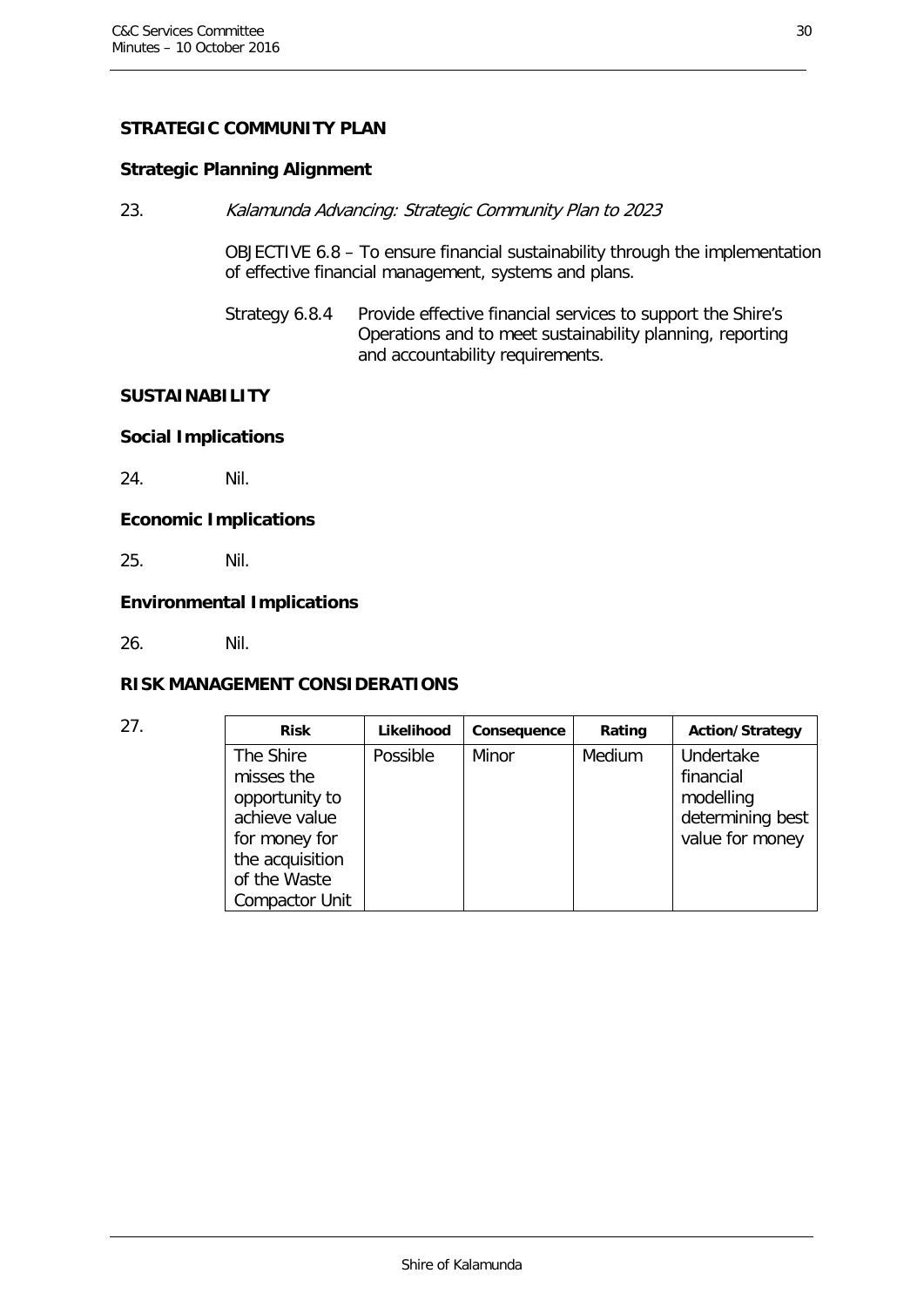## **OFFICER COMMENT**

28. Based on the analysis and comparisons above, it is recommended to engage in a loan facility arrangement with WATC to purchase the waste compacter.

> The Shire has an umbrella loan agreement with WATC ensuring easy access to funds. The Shire will need to submit

- a. Draft 30 June 2016 financial statements
- b. 2016/2017 adopted budget
- 29. To fulfil the legislative requirement as per Section 6.20 (2a) 'Power to Borrow' of the Local Government Act 1995, the Shire is required to give one month's local public notice of the proposal (see point 16 above).

#### **Voting Requirements: Absolute Majority**

#### **COMMITTEE RECOMMENDATION TO COUNCIL (C&C 40/2016)**

That Council:

- 1. Pursuant to S6.20 (2) of the Local Government Act 1995 approves the raising of a loan for \$206,510 over five years through the West Australian Treasury Corporation for the purpose of purchasing a Waste Compactor Unit.
- Moved: **Cr Dylan O'Connor**
- Seconded: **Cr John Giardina**

Vote: **CARRIED UNANIMOUSLY / ABSOLUTE MAJORITY (11/0)**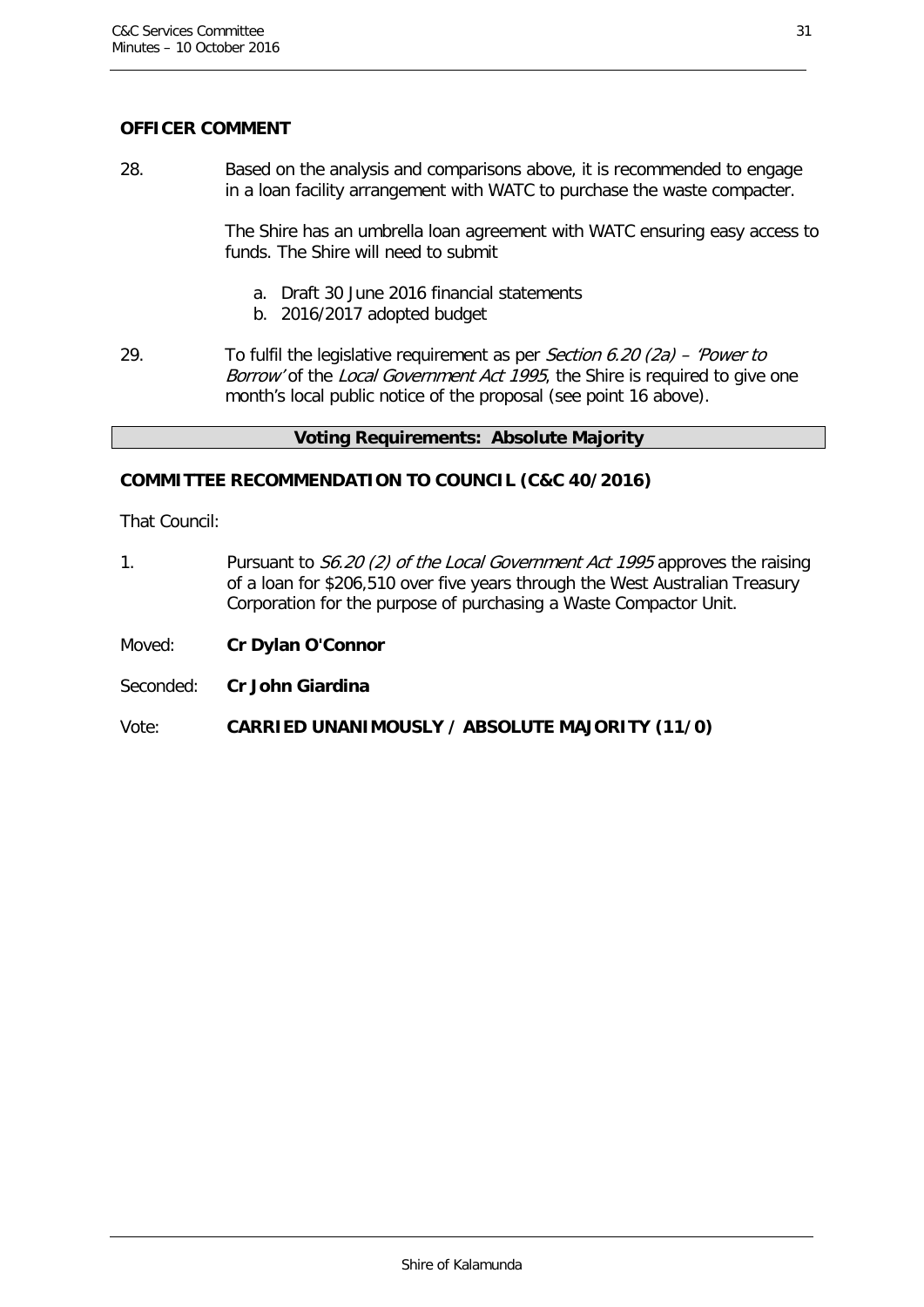**Declaration of financial / conflict of interests to be recorded prior to dealing with each item.**

#### <span id="page-31-0"></span>**41. Aged Accommodation Strategy 2016**

| Previous Items      | OCM 43/2016; OCM 75/2016; OCM 111/2016;<br>OCM 125/2016  |
|---------------------|----------------------------------------------------------|
| Responsible Officer | <b>Chief Executive Officer</b>                           |
| Service Area        | Office of CEO                                            |
| File Reference      |                                                          |
| Applicant           | N/A                                                      |
| Owner               | N/A                                                      |
| Attachment 1        | Aged Accommodation Strategy 2016 – Shire of<br>Kalamunda |

#### **PURPOSE**

1. To endorse the Aged Accommodation Strategy 2016.

#### **BACKGROUND**

- 2. The Shire of Kalamunda commissioned MacroPlan Dimasi to prepare a high level strategy illustrating the potential retirement/aged care delivery options which could be considered by Council.
- 3. Council at its meeting on 27<sup>th</sup> September 2016 resolved to:
	- 1. Note the recommendations of the Shire of Kalamunda Aged Care Accommodation Strategy 2016.
	- 2. Request the Chief Executive Officer provide copies of the Shire of Kalamunda Aged Care Accommodation Strategy 2016 to the Kalamunda Aged care Advisory Committee for its advice prior to Council's consideration.

#### **DETAILS**

- 4. The Shire of Kalamunda's Aged Accommodation Strategy, June 2008, assessed the supply and demand of retirement and aged care in the Shire and outlined the challenges to cater for the future needs of the ageing community.
- 5. Since this report a new range of data sets have become available including the Census of Population and Housing from the Australian Bureau of Statistics, population projections for Western Australian. Changes to Federal and State Government policy have also occurred.
- 6. The principal study area of the Aged Accommodation Strategy 2016 is the Shire of Kalamunda and surrounding suburbs. At times the assessment considers the broader metropolitan region based on evidence about the distance people move when entering a retirement village or aged care facility.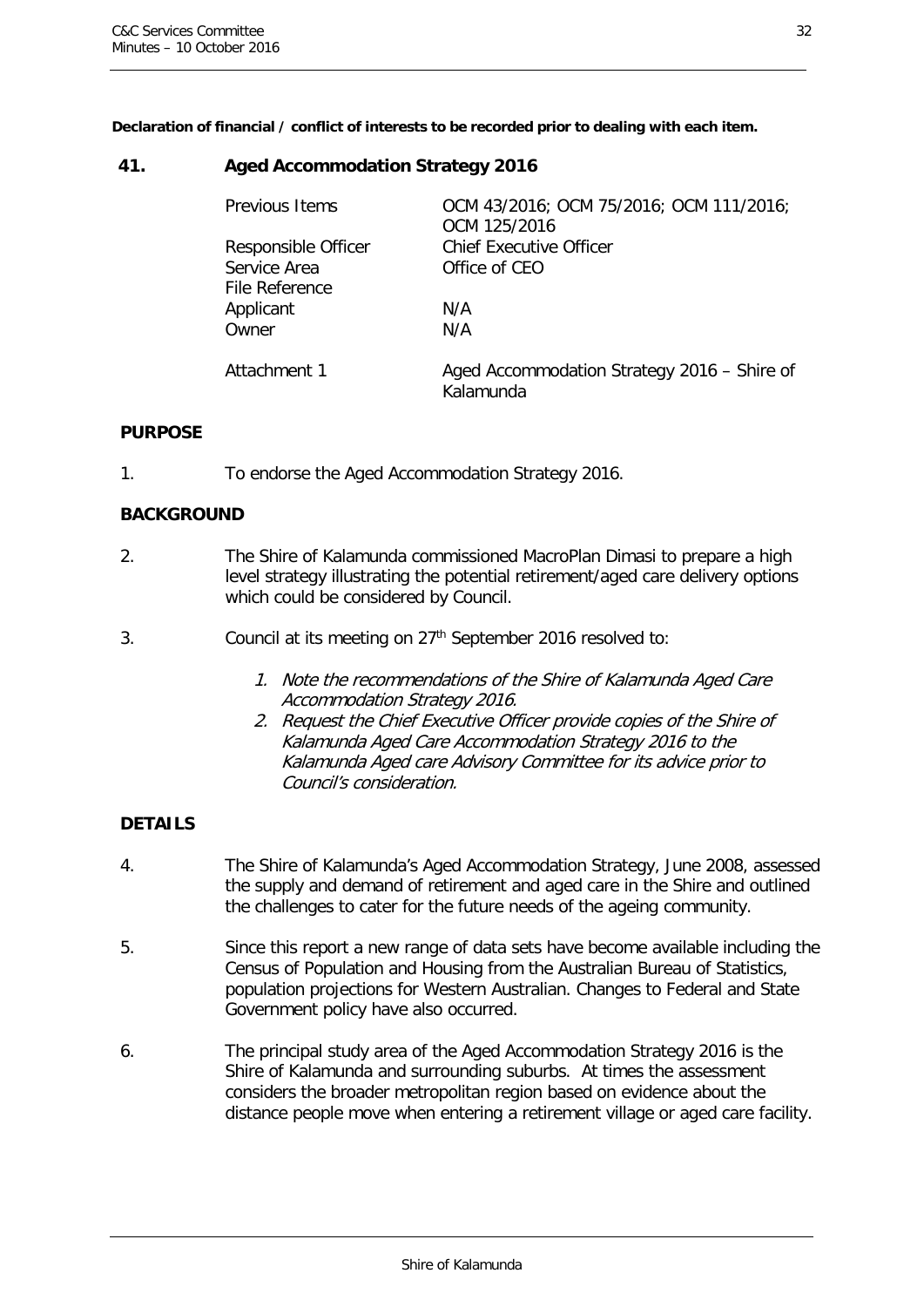- 7. From the assessment undertaken MarcroPlan Dimasi recommends that the Shire of Kalamunda:
	- Should not directly undertake any retirement or aged care developments.

The sector has become increasingly demanding in terms of regulation, cost efficiency pressures, operational requirements and market demands that both the retirement living and aged care sectors have become more demanding of their owner/operators;

- Encourage providers that will provide a 'hub and spoke' approach to aged care which means they will have one or more home bases within the Shire and be able to use these to provide home (community ) care services and therefore encourage ageing in place;
- use government assets (including State Government land) to encourage retirement living and aged care developments (similar to the Carine Rise and Ridgewood Seniors Affordable Housing development examples); and
- Prioritise sites close to existing amenities (shops, public transport which also helps to address the social isolation that some residents have with retirement villages) that are suitable for a ground lease to a retirement/aged care operator.
- 8. The Kalamunda Aged care Advisory Committee received the Shire of Kalamunda Aged Care Accommodation Strategy 2016 at their meeting on 21 September 2016 and made the following comments.
	- Referring to page ii, Executive summary a priority for the Shire would seem to be ensuring rezoning specifically for retirement living to facilitate such developments.
	- Referring to page vi building on above, whilst Shire may not undertake building and management of retirement and residential aged care accommodation itself, providing land free or at minimal cost to appropriate developers would encourage more overall development in the Shire, and possibly more rapidly.
	- Referring to page vi clarify the "hub and spoke" model. Is the hub a specific administrative centre for HACC-type services or could it be a residential ACF which acts as a base for these, possibly utilising shared professional staff for both services?
	- It should be noted that although retirement living/Independent living units may be preferred near to shops etc, this is not a requirement for residential aged care, "nursing home", accommodation where services are brought in to residents.
	- Referring to page 46-47 -Table 14 does not include already allocated beds for Villa Maria (90) and Parry House (60), and when ACT spoke to Baptist Care in February 2016 they had no plans to expand on the Sunshine Park site, so this needs to be re-confirmed.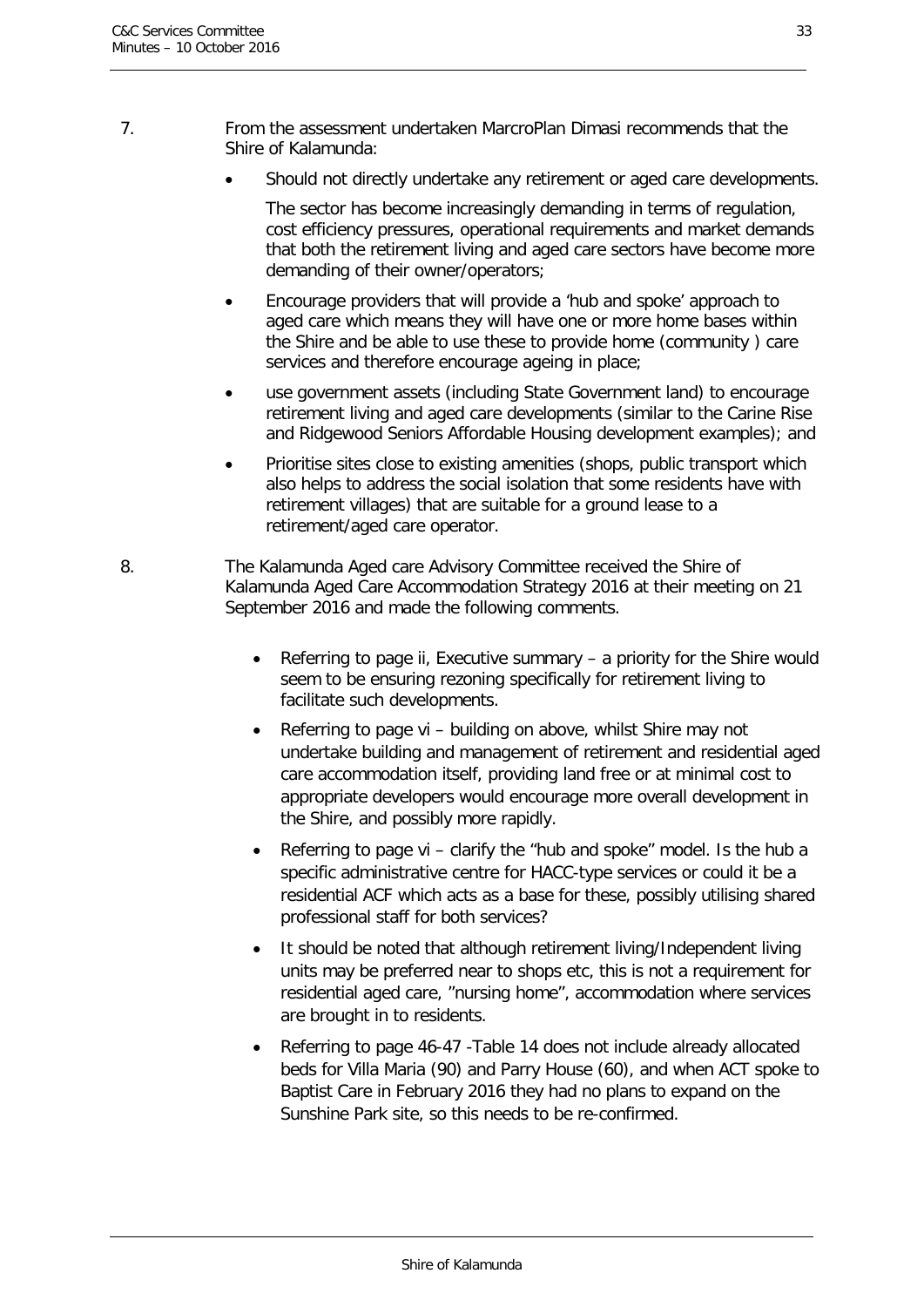- The Shire has a role in monitoring and stimulating service providers to develop within the Shire. The Shire should look to remove barriers to entry and eliminate red tape wherever possible.
- 9. The Kalamunda Aged Care Committee made the following Recommendation to Council.

That Council note the KACAC supports the recommendation of the Kalamunda Aged Care Accommodation Strategy 2016 subject to more clarification being provided to the Committee in relation to the Spoke and Hub model outlined in the report.

#### **STATUTORY AND LEGAL CONSIDERATIONS**

10. Nil.

#### **POLICY CONSIDERATIONS**

11. Nil.

#### **COMMUNITY ENGAGEMENT REQUIREMENTS**

12. Nil.

#### **FINANCIAL CONSIDERATIONS**

13. Nil.

#### **STRATEGIC COMMUNITY PLAN**

#### **Strategic Planning Alignment**

14. Kalamunda Advancing: Strategic Community Plan to 2023

#### **Strategic Priority 1: Kalamunda Cares: Looking after our people**

Objective 1.2 To ensure the ageing poputalion has housing choice. Strategy 1.2.1 Collaborate with residential care providers to increase the number of residential care places within the Shire. Strategy 1.2.2 Advocate and facilitate lare parcels of land within the Shire to be established for aged care facilities.

#### **SUSTAINABILITY**

#### **Social Implications**

15. Aged care accommodation is currently deficient in the Shire and will impact negatively upon local communities if families are splintered.

#### **Economic Implications**

16. Nil.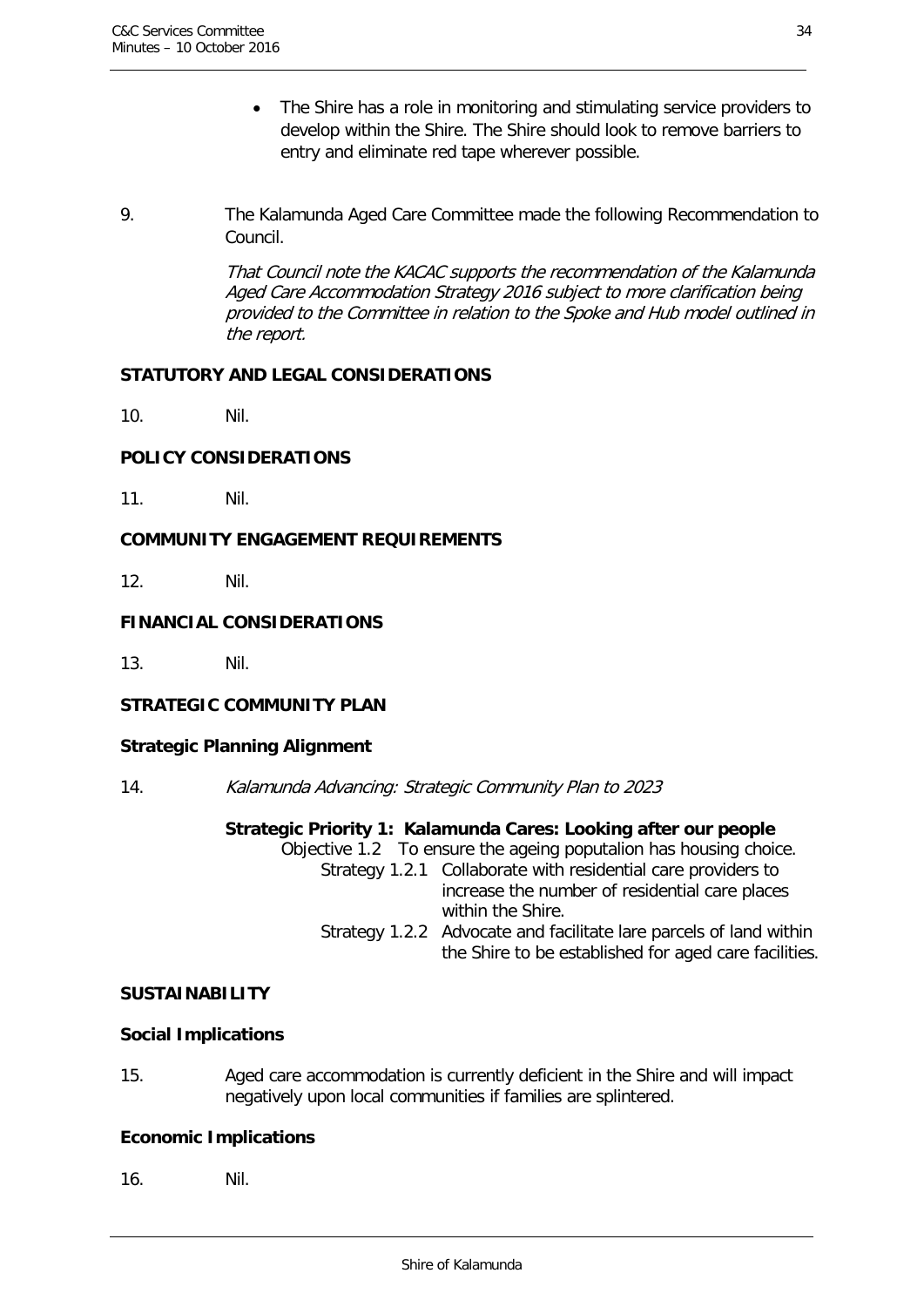#### **Environmental Implications**

17. Aged care facilities often require large land parcels which can tend to have impacts upon the natural environments.

#### **RISK MANAGEMENT CONSIDERATIONS**

| 18. | <b>Risk</b>   | Likelihood | Consequence | Rating | <b>Action/Strategy</b> |
|-----|---------------|------------|-------------|--------|------------------------|
|     | Ongoing       | Likely     | Major       | High   | Ensure the Aged        |
|     | deficiency in |            |             |        | Accommodation          |
|     | aged care     |            |             |        | Strategy is closely    |
|     | accommodation |            |             |        | monitored and          |
|     |               |            |             |        | actioned.              |

#### **OFFICER COMMENT**

- 19. The Shire of Kalamunda has been actively pursuing increases in aged care accommodation provision within the Shire since 2008. On many occasions over this time the Council has considered its role in achieving this outcome. The Aged Care Accommodation Strategy 2016 provides Council with adequate information to provide strategic direction to support the delivery of aged care accommodation in the current environment.
- 20. With reference to the request from KACAC seeking more clarification being provided to the Committee in relation to the Spoke and Hub model outlined in the report, the Shire has actioned this request for the consultants to provide this feedback to the Kalamunda Aged Care Committee in the future meeting of the advisory committee.

#### **Voting Requirements: Simple Majority**

#### **COMMITTEE RECOMMENDATION TO COUNCIL (C&C 41/2016)**

That Council:

- 1. Endorses the recommendations of the Shire of Kalamunda Aged Accommodation Strategy 2016 shown as Attachment 1.
- 2. Note the Kalamunda Aged Care Committee supports the recommendation of the Kalamunda Aged Care Accommodation Strategy 2016 subject to more clarification being provided to the Committee in relation to the Spoke and Hub model outlined in the report.
- Moved: **Cr Tracy Destree**
- Seconded: **Cr John Giardina**

#### Vote: **CARRIED UNANIMOUSLY (11/0)**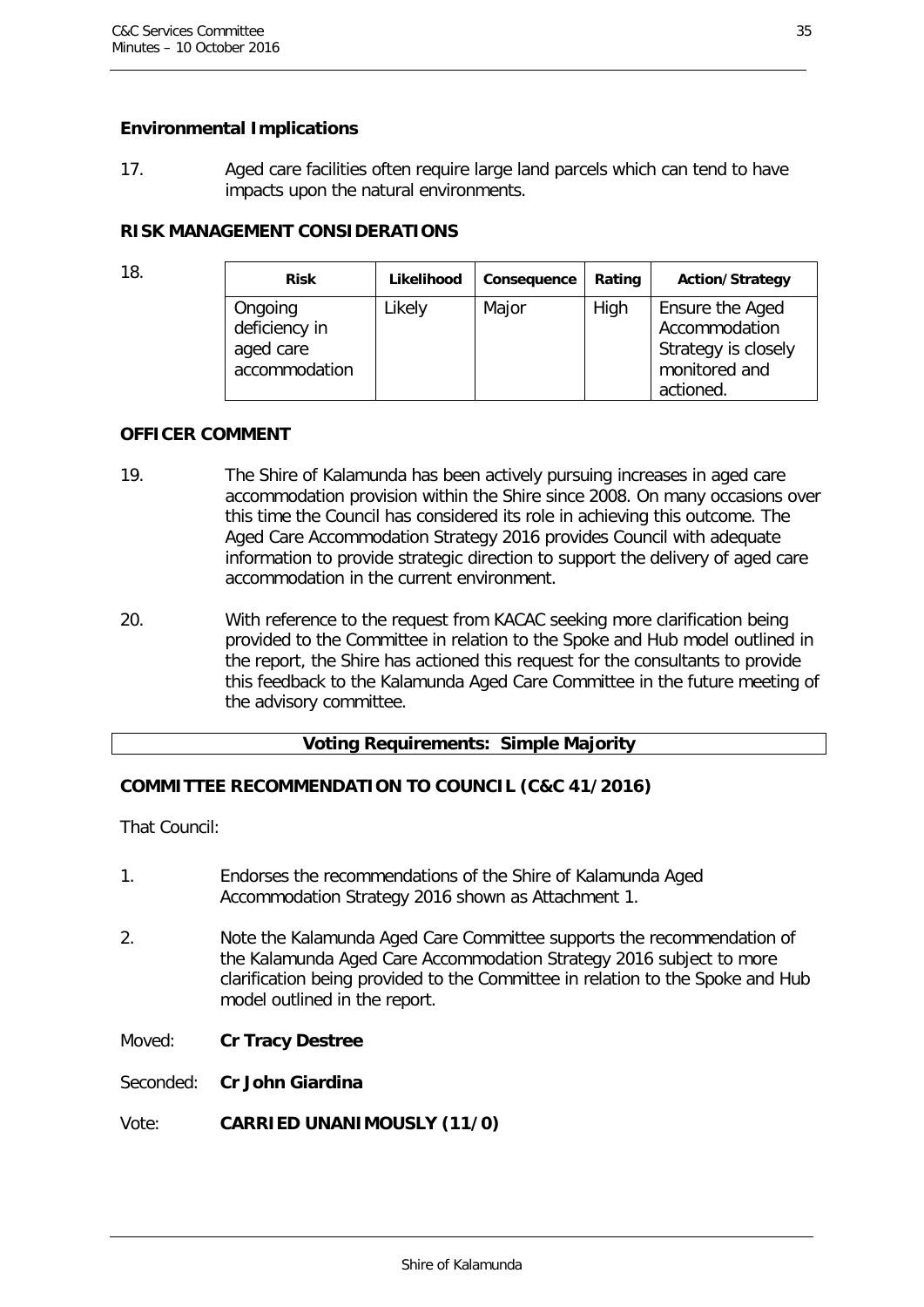**Attachment 1** Aged Accommodation Strategy 2016 **Aged Accommodation Strategy 2016 – Shire of Kalamunda** [Click HERE to go directly to the document](http://www.kalamunda.wa.gov.au/files/5aad2cc7-4dad-43b3-85a9-a69700e85f58/Item-41-Att-1-CC-10-October-2016.pdf)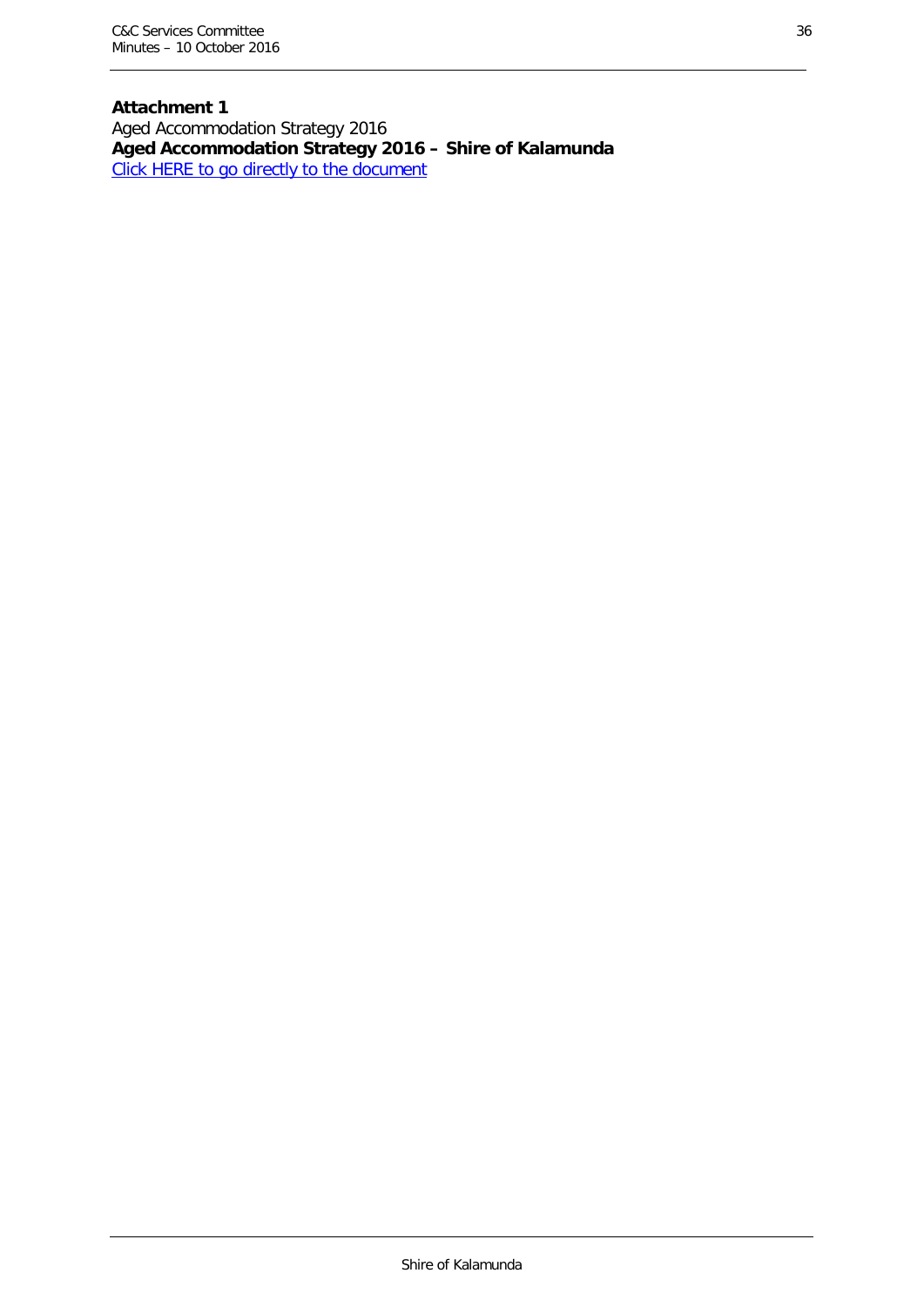#### <span id="page-36-0"></span>**10.0 MOTIONS OF WHICH PREVIOUS NOTICE HAS BEEN GIVEN**

10.1 Nil.

#### <span id="page-36-1"></span>**11.0 QUESTIONS BY MEMBERS WITHOUT NOTICE**

- 11.1 Cr Brooke O'Donnell Skip Bins
	- Q. Feedback from a number of residents and my observations is that the new contractor's bins are two different sizes. I would like to find out the reason for that and also to whether replacement bins will be provided to the clients that have had the small inadequate bins?
	- A. The Chief Executive Officer responded that following your earlier email the matter has been referred to Staff for investigation and advice.
- 11.2 Cr John Giardina Skip Bin
	- Q. I noticed initial bins had a front flap but more recently appeared not to, has the bin style changed and what is the reason?
	- A. The Chief Executive Officer advised this has also been actioned to Staff to investigate the types of bins that are being used.
- 11.3 Cr Tracy Destree Skip Bins
	- Q. Could an update be provided on discussions with the new contractor about the introduction of a 3 bin service?
	- A. The Chief Executive Officer took this question on notice, and advised the matter would be investigated.

#### <span id="page-36-2"></span>**12.0 QUESTIONS BY MEMBERS OF WHICH DUE NOTICE HAS BEEN GIVEN**

12.1 Nil.

#### <span id="page-36-3"></span>**13.0 URGENT BUSINESS APPROVED BY THE PRESIDING MEMBER OR BY DECISION**

13.1 Nil.

#### <span id="page-36-4"></span>**14.0 TABLED DOCUMENTS**

14.1 Minutes – Aged Care Advisory Committee – 21 September 2016.

#### <span id="page-36-5"></span>**15.0 MEETING CLOSED TO THE PUBLIC**

15.1 Nil.